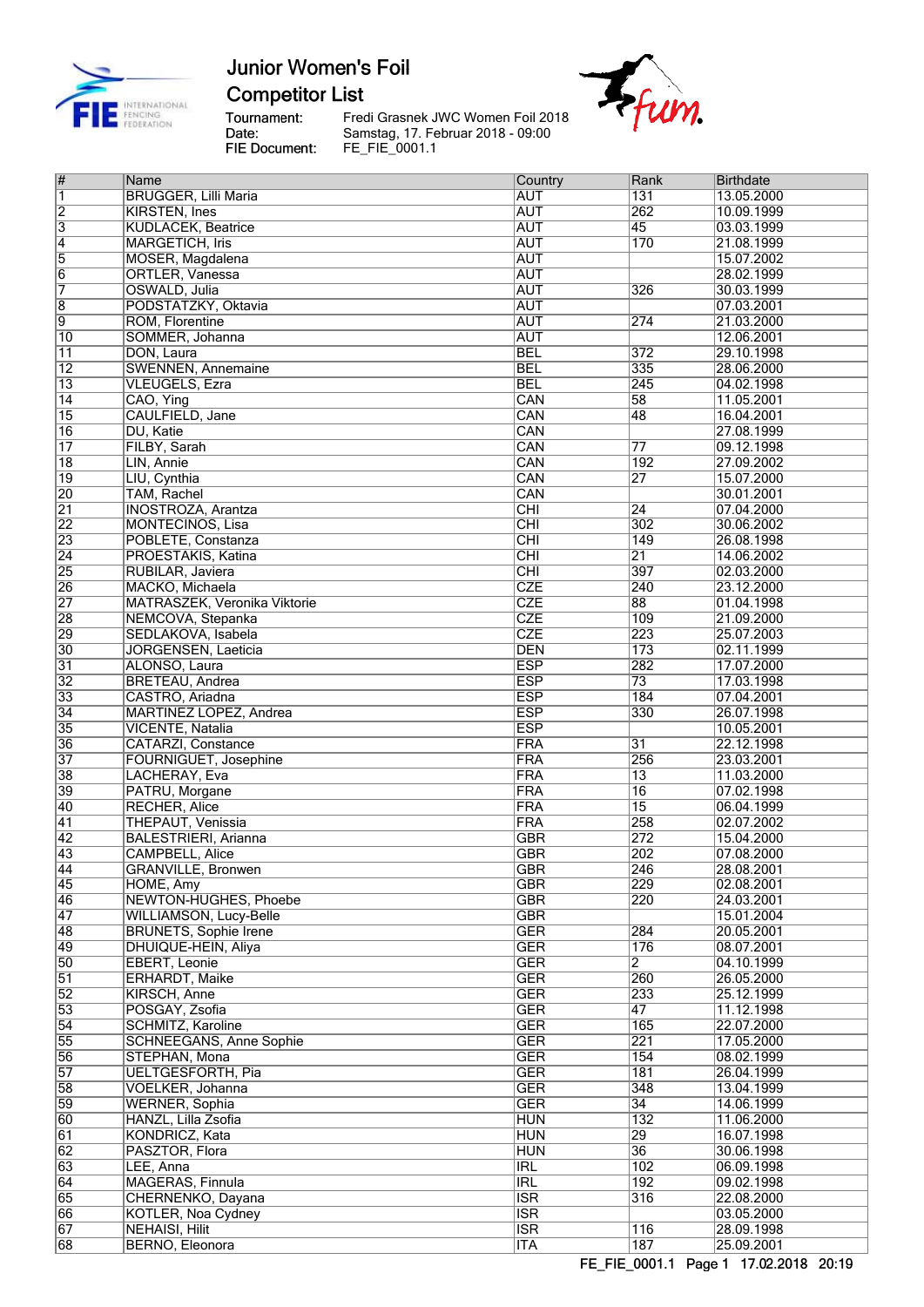#### FE FIE 0001.1 Page 2 17.02.2018 20:19

| $\overline{\#}$  | Name                       | Country    | Rank             | <b>Birthdate</b> |
|------------------|----------------------------|------------|------------------|------------------|
| 69               | CANDIANI, Vittoria         | <b>ITA</b> | $\overline{95}$  | 17.03.1999       |
|                  |                            |            |                  |                  |
| 70               | FAVARETTO, Martina         | <b>ITA</b> | 4                | 15.11.2001       |
| $\overline{71}$  | MANZOLI, Martina           | <b>ITA</b> | $\overline{129}$ | 14.05.2000       |
| $\overline{72}$  | <b>MEMOLI</b> , Claudia    | <b>ITA</b> | 134              | 26.09.2001       |
|                  |                            |            |                  |                  |
| $\overline{73}$  | PACELLI, Maria Teresa      | <b>ITA</b> | 82               | 19.06.1998       |
| $\overline{74}$  | PAPPONE, Arianna           | <b>ITA</b> | 43               | 12.04.1999       |
|                  |                            |            |                  |                  |
| 75               | PUGLIA, Serena             | <b>ITA</b> | $\overline{64}$  | 29.04.1999       |
| 76               | RICCI, Marta               | <b>ITA</b> | $\overline{11}$  | 24.05.2000       |
| $\overline{77}$  | ROSSINI, Serena            | <b>ITA</b> | 1                | 18.04.1999       |
|                  |                            |            |                  |                  |
| 78               | TANGHERLINI, Elena         | <b>ITA</b> | 7                | 25.01.1998       |
| 79               | <b>TORTELOTTI, Lucia</b>   | <b>ITA</b> | $\overline{53}$  | 12.11.2002       |
| 80               |                            | <b>JPN</b> | 236              |                  |
|                  | CHIBA, Akane               |            |                  | 20.08.1998       |
| 81               | KANO, Arisa                | <b>JPN</b> | 175              | 02.06.2000       |
| $\overline{82}$  | MIZOGUCHI, Reina           | <b>JPN</b> | 235              | 27.07.1998       |
|                  |                            |            |                  |                  |
| 83               | MORI, Chihiro              | <b>JPN</b> | 68               | 06.01.1998       |
| $\overline{84}$  | TAKADA, Maho               | <b>JPN</b> | 351              | 22.12.1998       |
|                  |                            |            |                  |                  |
| 85               | <b>UMETSU, Haruka</b>      | <b>JPN</b> | 94               | 26.02.1998       |
| 86               | JEGLINSKA, Aleksandra      | POL        | 174              | 27.12.1999       |
| 87               | KOLODZIEJCZYK, Malwina     | POL        |                  | 08.11.2003       |
|                  |                            |            |                  |                  |
| 88               | LAWSKA, Magdalena          | POL        | 166              | 01.10.2001       |
| 89               | LIDZBARSKA, Julia          | POL        | 206              | 13.03.1999       |
|                  |                            |            |                  |                  |
| $\overline{90}$  | MATYSIAK, Katarzyna        | POL        | 194              | 24.11.1998       |
| $\overline{91}$  | <b>MECH, Marta</b>         | POL        | $\overline{115}$ | 18.11.1999       |
| $\overline{92}$  | MURAWSKA, Karolina         | POL        |                  | 31.03.2001       |
|                  |                            |            |                  |                  |
| 93               | SZABELSKA, Oliwia          | POL        | 276              | 04.04.2000       |
| $\overline{94}$  | <b>TOMCZAK, Renata</b>     | POL        | $\overline{32}$  | 29.05.1999       |
|                  |                            |            |                  |                  |
| 95               | TOPORSKA, Joanna           | POL        | 346              | 29.03.1999       |
| 96               | WIECZOREK, Aleksandra      | POL        | 389              | 31.08.2002       |
| $\overline{97}$  | WISOKY, Weronika           | POL        | 226              | 03.07.2000       |
|                  |                            |            |                  |                  |
| 98               | KARPACHEVA, Anastasiya     | <b>RUS</b> | 70               | 10.03.1999       |
| 99               | MARTYANOVA, Marta          | <b>RUS</b> | 9                | 01.12.1998       |
| 100              |                            | <b>RUS</b> | $\overline{279}$ |                  |
|                  | PRYTKOVA, Arina            |            |                  | 15.09.2001       |
| 101              | RASSOLOVA, Valeriya        | <b>RUS</b> | 98               | 20.06.2002       |
| 102              | SEMENOVA, Anastasia        | <b>RUS</b> | $\overline{52}$  | 14.06.1999       |
|                  |                            |            |                  |                  |
| 103              | SUNDUCHKOVA, Alexandra     | <b>RUS</b> | $\overline{14}$  | 02.08.2000       |
| 104              | TSIBIROVA, Kamilla         | <b>RUS</b> | 18               | 06.04.1998       |
|                  |                            |            |                  |                  |
| 105              | UDOVICHENKO, Anna          | <b>RUS</b> | 44               | 12.07.2000       |
| 106              | YUSOVA, Victoria           | <b>RUS</b> | 6                | 08.09.1998       |
| 107              | <b>BERTHIER, Amita</b>     | <b>SGP</b> | $\overline{5}$   | 15.12.2000       |
|                  |                            |            |                  |                  |
| 108              | <b>BARTALOVA, Vivien</b>   | <b>SVK</b> | 370              | 03.07.2001       |
| 109              | <b>CANTUCCI, Gaia</b>      | <b>SVK</b> | 285              | 18.04.2001       |
| $\overline{110}$ | <b>KRALIKOVA, Veronika</b> |            |                  |                  |
|                  |                            | <b>SVK</b> | 218              | 07.11.2001       |
| $\overline{111}$ | <b>UDVARDI</b> , Jazmin    | <b>SVK</b> | 261              | 12.08.2001       |
| $\overline{112}$ | TSAI, Xiao-Qing            | <b>TPE</b> | 58               | 08.11.1999       |
|                  |                            |            |                  |                  |
| $\overline{113}$ | BARAN, Aydan               | <b>TUR</b> |                  | 21.11.2000       |
| $\overline{114}$ | <b>BUDENKO, Kateryna</b>   | <b>UKR</b> | 114              | 04.02.2002       |
| $\overline{115}$ | <b>BUDENKO, Oleksandra</b> | <b>UKR</b> | 108              | 02.11.2000       |
|                  |                            |            |                  |                  |
| $ 116\rangle$    | KORLAT, Nikoletta          | <b>UKR</b> |                  | 08.02.2002       |
| $\overline{117}$ | KRYVONOS, Mariya           | <b>UKR</b> | 287              | 17.05.2001       |
|                  |                            |            |                  |                  |
| $\overline{118}$ | MIRONIUK, Dariia           | <b>UKR</b> | 364              | 10.07.2001       |
| $\overline{119}$ | POLOZIUK, Alina            | <b>UKR</b> | 169              | 05.05.2002       |
| 120              | SADII, Anatasiia           | <b>UKR</b> | 275              | 22.08.2001       |
|                  |                            |            |                  |                  |
| 121              | TARANENKO, Anna            | <b>UKR</b> | $\overline{61}$  | 27.12.2000       |
| $\overline{122}$ | <b>DESCHNER, Stefani</b>   | <b>USA</b> | $\overline{81}$  | 28.06.1999       |
|                  |                            |            |                  |                  |
| 123              | DEVORE, Delphine           | <b>USA</b> | 38               | 04.04.2001       |
| 124              | LEE, Morgan                | <b>USA</b> | 203              | 19.03.2001       |
| 125              | LUONG, Paige               | <b>USA</b> |                  | 06.06.2001       |
|                  |                            |            |                  |                  |
| 126              | MARINELLI, Ever            | <b>USA</b> | 241              | 18.11.2001       |
| 127              | MINARIK, Natalie           | <b>USA</b> | $\overline{92}$  | 06.04.2000       |
|                  |                            |            |                  |                  |
| $\overline{128}$ | PARTRIDGE, Morgan          | <b>USA</b> | $\overline{30}$  | 10.03.1998       |
| 129              | SCRUGGS, Lauren            | <b>USA</b> | 79               | 27.01.2003       |
| 130              | STAMOS, Maria              | <b>USA</b> | 195              | 07.03.2002       |
|                  |                            |            |                  |                  |
| 131              | TIEU, May                  | <b>USA</b> | 80               | 18.05.2001       |
| 132              | ZHOU, Emme                 | <b>USA</b> | $\overline{63}$  | 17.10.2000       |
|                  |                            |            |                  |                  |
| $\overline{133}$ | <b>AVELLEIRA, Hillary</b>  | <b>VEN</b> | 83               | 31.08.2001       |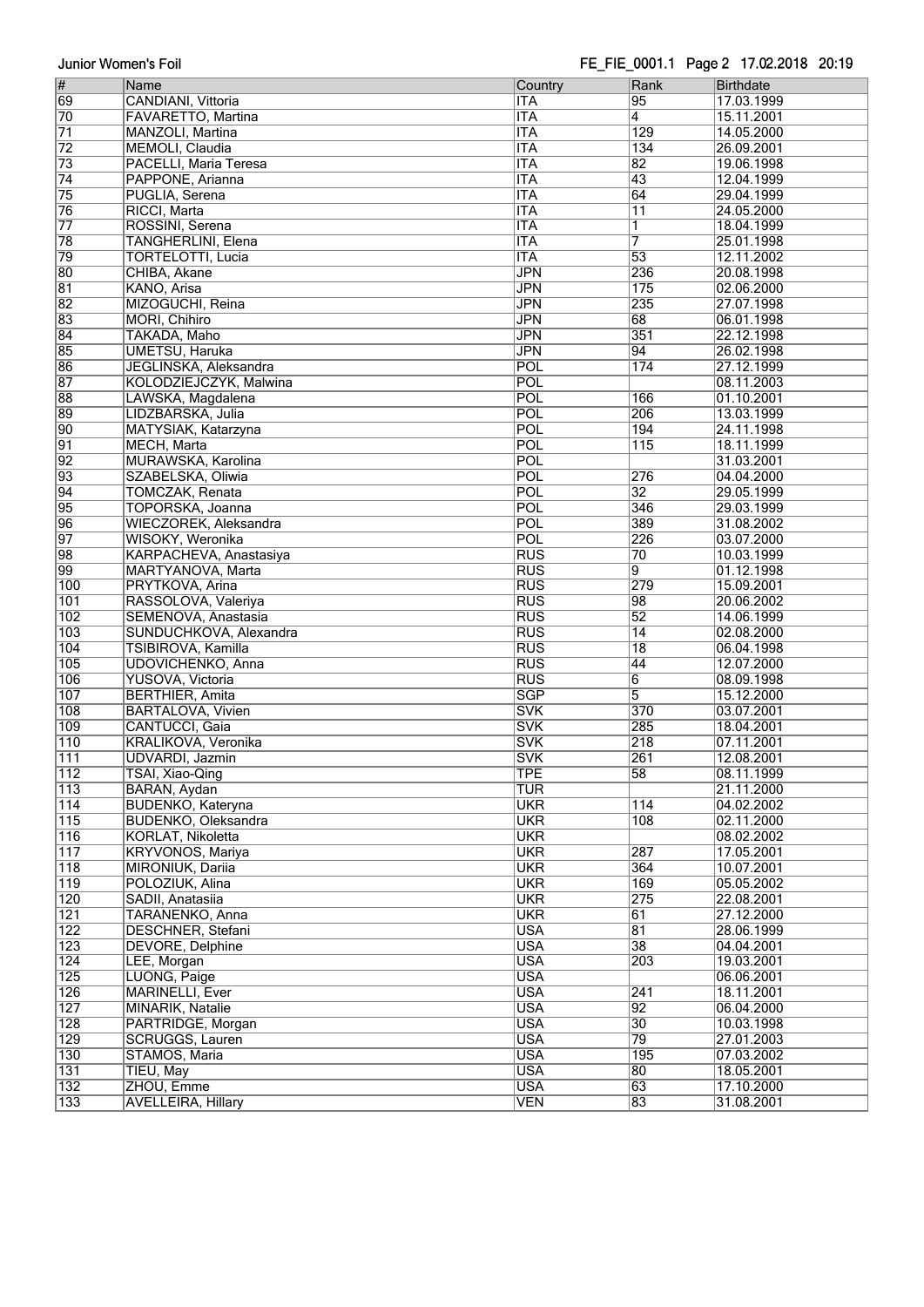|                                                                                         | Fredi Grasnek JWC Women Foil 2018                                           |  |  |  |  |  |  |  |  |  |  |  |
|-----------------------------------------------------------------------------------------|-----------------------------------------------------------------------------|--|--|--|--|--|--|--|--|--|--|--|
|                                                                                         | Moedling                                                                    |  |  |  |  |  |  |  |  |  |  |  |
|                                                                                         | Samstag, 17. Februar 2018                                                   |  |  |  |  |  |  |  |  |  |  |  |
| <b>Junior Women's Foil</b>                                                              |                                                                             |  |  |  |  |  |  |  |  |  |  |  |
|                                                                                         | Total # of competitors: 133 Total # of pools: 19                            |  |  |  |  |  |  |  |  |  |  |  |
| Round 1                                                                                 | 19 pools of 7<br>104 (78,20% of 133) competitors promoted to the next round |  |  |  |  |  |  |  |  |  |  |  |
| Round 2<br>Incomplete DE table of 128 fenced through the finals, no fence-off for third |                                                                             |  |  |  |  |  |  |  |  |  |  |  |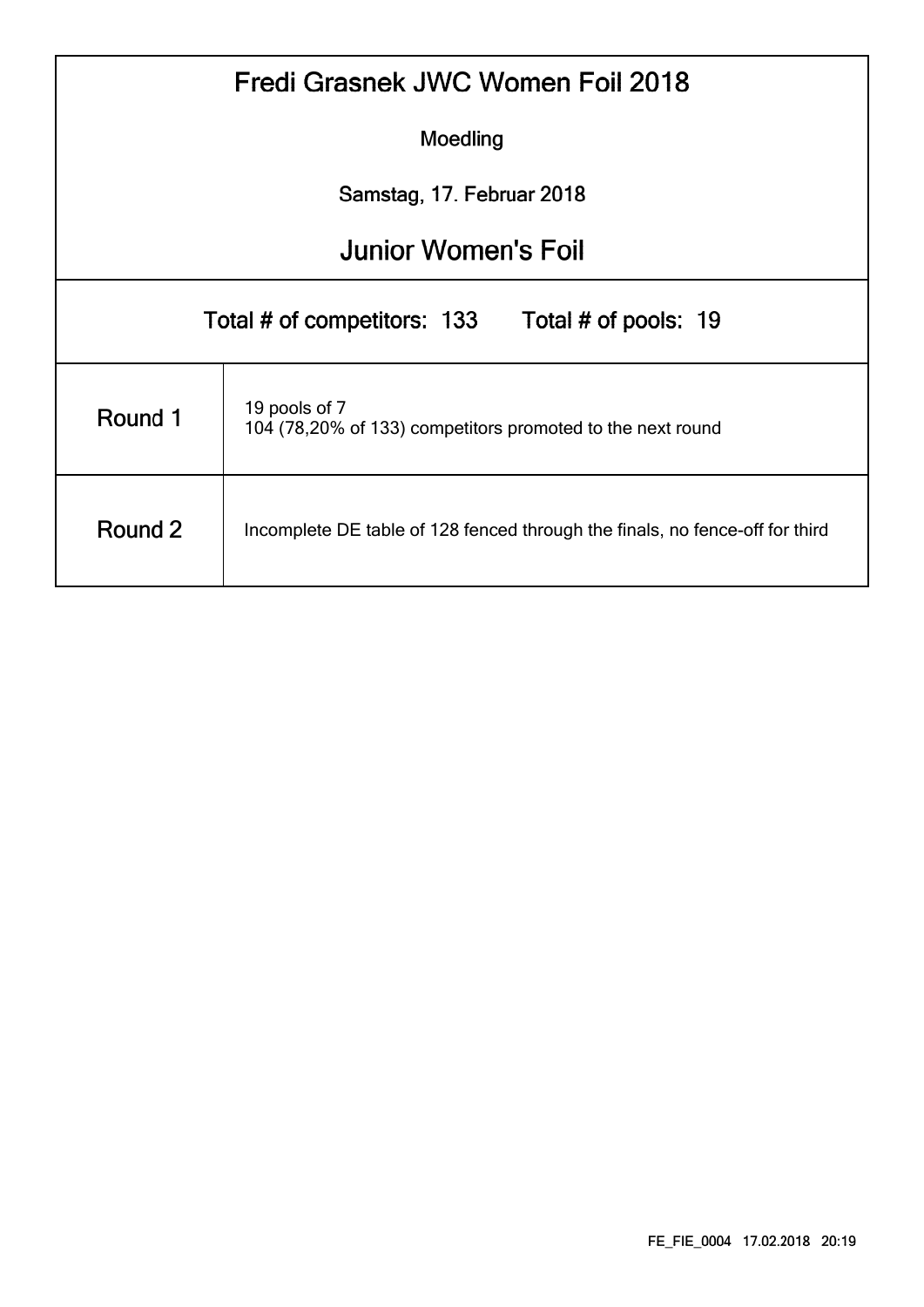

## Seeding for Round #1 - Pool

Tournament:<br>Date:<br>FIE Document:

Fredi Grasnek JWC Women Foil 2018<br>Samstag, 17. Februar 2018 - 09:00<br>FE\_FIE\_0001.2



| Seed                    | Name                                      | Country                                 | Rank            | Notes |
|-------------------------|-------------------------------------------|-----------------------------------------|-----------------|-------|
| $\overline{\mathbf{1}}$ | ROSSINI, Serena                           | <b>ITA</b>                              | 1               |       |
| $\overline{2}$          | EBERT, Leonie                             | <b>GER</b>                              | 2               |       |
| $\overline{3}$          | FAVARETTO, Martina                        | <b>ITA</b>                              | $\overline{4}$  |       |
| $\overline{4}$          | <b>BERTHIER, Amita</b>                    | <b>SGP</b>                              | $\overline{5}$  |       |
| 5                       | YUSOVA, Victoria                          | <b>RUS</b>                              | 6               |       |
| $\overline{6}$          | <b>TANGHERLINI</b> , Elena                | <b>ITA</b>                              | 7               |       |
| 7                       | MARTYANOVA, Marta                         | $\overline{RUS}$                        | 9               |       |
| $\overline{\mathbf{8}}$ | RICCI, Marta                              | <b>ITA</b>                              | $\overline{11}$ |       |
| 9                       | LACHERAY, Eva                             | FRA                                     | $\overline{13}$ |       |
| 10                      | SUNDUCHKOVA, Alexandra                    | RUS                                     | 14              |       |
| $\overline{11}$         | <b>RECHER, Alice</b>                      | <b>FRA</b>                              | $\overline{15}$ |       |
| $\overline{12}$         | PATRU, Morgane                            | <b>FRA</b>                              | $\overline{16}$ |       |
| $\overline{13}$         | TSIBIROVA, Kamilla                        | <b>RUS</b>                              | $\overline{18}$ |       |
| $\overline{14}$         | PROESTAKIS, Katina                        | CHI                                     | $\overline{21}$ |       |
| 15                      | <b>INOSTROZA, Arantza</b>                 | <b>CHI</b>                              | $\overline{24}$ |       |
| 16                      | LIU, Cynthia                              | CAN                                     | 27              |       |
| $\overline{17}$         | <b>KONDRICZ, Kata</b>                     | <b>HUN</b>                              | 29              |       |
| 18                      | PARTRIDGE, Morgan                         | <b>USA</b>                              | $ 30\rangle$    |       |
| $\overline{19}$         | <b>CATARZI, Constance</b>                 | <b>FRA</b>                              | $\overline{31}$ |       |
| $\overline{20}$         | <b>TOMCZAK, Renata</b>                    | POL                                     | $\overline{32}$ |       |
| $\overline{21}$         | <b>WERNER, Sophia</b>                     | <b>GER</b>                              | $\overline{34}$ |       |
| $\overline{22}$         | PASZTOR, Flora                            | <b>HUN</b>                              | 36              |       |
| 23                      | <b>DEVORE, Delphine</b>                   | <b>USA</b>                              | 38              |       |
| $\overline{24}$         | PAPPONE, Arianna                          | <b>ITA</b>                              | 43              |       |
| 25                      | <b>UDOVICHENKO, Anna</b>                  | <b>RUS</b>                              | 44              |       |
| 26                      | <b>KUDLACEK, Beatrice</b>                 | <b>AUT</b>                              | 45              |       |
| $\overline{27}$         | POSGAY, Zsofia                            | <b>GER</b>                              | 47              |       |
| 28                      | CAULFIELD, Jane                           | CAN                                     | 48              |       |
| 29                      | SEMENOVA, Anastasia                       | <b>RUS</b>                              | 52              |       |
| 30                      | <b>TORTELOTTI, Lucia</b>                  | <b>ITA</b>                              | 53              |       |
| $\overline{31}$         | CAO, Ying                                 | CAN                                     | 58              |       |
| $\overline{32}$         | TSAI, Xiao-Qing                           | TPE                                     | 58              |       |
| 33                      | TARANENKO, Anna                           | <b>UKR</b>                              | $\overline{61}$ |       |
| $\overline{34}$         | ZHOU, Emme                                | <b>USA</b>                              | 63              |       |
| 35                      | PUGLIA, Serena                            | <b>ITA</b>                              | 64              |       |
| 36                      | MORI, Chihiro                             | <b>JPN</b>                              | 68              |       |
| $\overline{37}$         | KARPACHEVA, Anastasiya                    | <b>RUS</b>                              | 70              |       |
| 38                      | <b>BRETEAU, Andrea</b>                    | <b>ESP</b>                              | 73              |       |
| 39                      | FILBY, Sarah                              | CAN                                     | $\overline{77}$ |       |
| 40                      | <b>SCRUGGS, Lauren</b>                    | <b>USA</b>                              | 79              |       |
| $\overline{41}$         | TIEU, May                                 | <b>USA</b>                              | 80              |       |
| $\overline{42}$         | <b>DESCHNER, Stefani</b>                  | <b>USA</b>                              | $\overline{81}$ |       |
| 43                      | PACELLI, Maria Teresa                     | <b>ITA</b>                              | 82              |       |
| 44                      | <b>AVELLEIRA, Hillary</b>                 | VEN                                     | 83              |       |
| $\overline{45}$         | MATRASZEK, Veronika Viktorie              | <b>CZE</b>                              | 88              |       |
| 46                      | MINARIK, Natalie                          | <b>USA</b>                              | 92              |       |
| $\overline{47}$         | <b>UMETSU, Haruka</b>                     | <b>JPN</b>                              | $\overline{94}$ |       |
| 48                      | CANDIANI, Vittoria                        | $\overline{\mathsf{ITA}}$               | 95              |       |
| 49                      | RASSOLOVA, Valeriya                       | <b>RUS</b>                              | 98              |       |
| 50                      | LEE, Anna                                 | IRL                                     | 102             |       |
| $\overline{51}$         | <b>BUDENKO, Oleksandra</b>                | <b>UKR</b>                              | 108             |       |
| $\overline{52}$         | NEMCOVA, Stepanka                         | <b>CZE</b>                              | 109             |       |
| 53                      | BUDENKO, Kateryna                         | <b>UKR</b><br>POL                       | 114<br>115      |       |
| $\overline{54}$         | <b>MECH, Marta</b>                        |                                         |                 |       |
| 55                      | <b>NEHAISI, Hilit</b><br>MANZOLI, Martina | <b>ISR</b>                              | 116             |       |
| 56<br>57                | <b>BRUGGER, Lilli Maria</b>               | <b>ITA</b><br><b>AUT</b>                | 129<br>131      |       |
|                         |                                           |                                         |                 |       |
| 58<br>59                | HANZL, Lilla Zsofia<br>MEMOLI, Claudia    | <b>HUN</b><br>$\overline{\mathsf{ITA}}$ | 132<br>134      |       |
| 60                      | POBLETE, Constanza                        | $\overline{CHI}$                        | 149             |       |
| $\overline{61}$         | STEPHAN, Mona                             | <b>GER</b>                              | 154             |       |
| $\overline{62}$         | <b>SCHMITZ, Karoline</b>                  | <b>GER</b>                              | 165             |       |
| 63                      | LAWSKA, Magdalena                         | POL                                     | 166             |       |
| 64                      | POLOZIUK, Alina                           | <b>UKR</b>                              | 169             |       |
| 65                      | <b>MARGETICH, Iris</b>                    | <b>AUT</b>                              | 170             |       |
| 66                      | <b>JORGENSEN, Laeticia</b>                | <b>DEN</b>                              | 173             |       |
| 67                      | JEGLINSKA, Aleksandra                     | <b>POL</b>                              | 174             |       |
| 68                      | KANO, Arisa                               | <b>JPN</b>                              | 175             |       |
|                         |                                           |                                         |                 |       |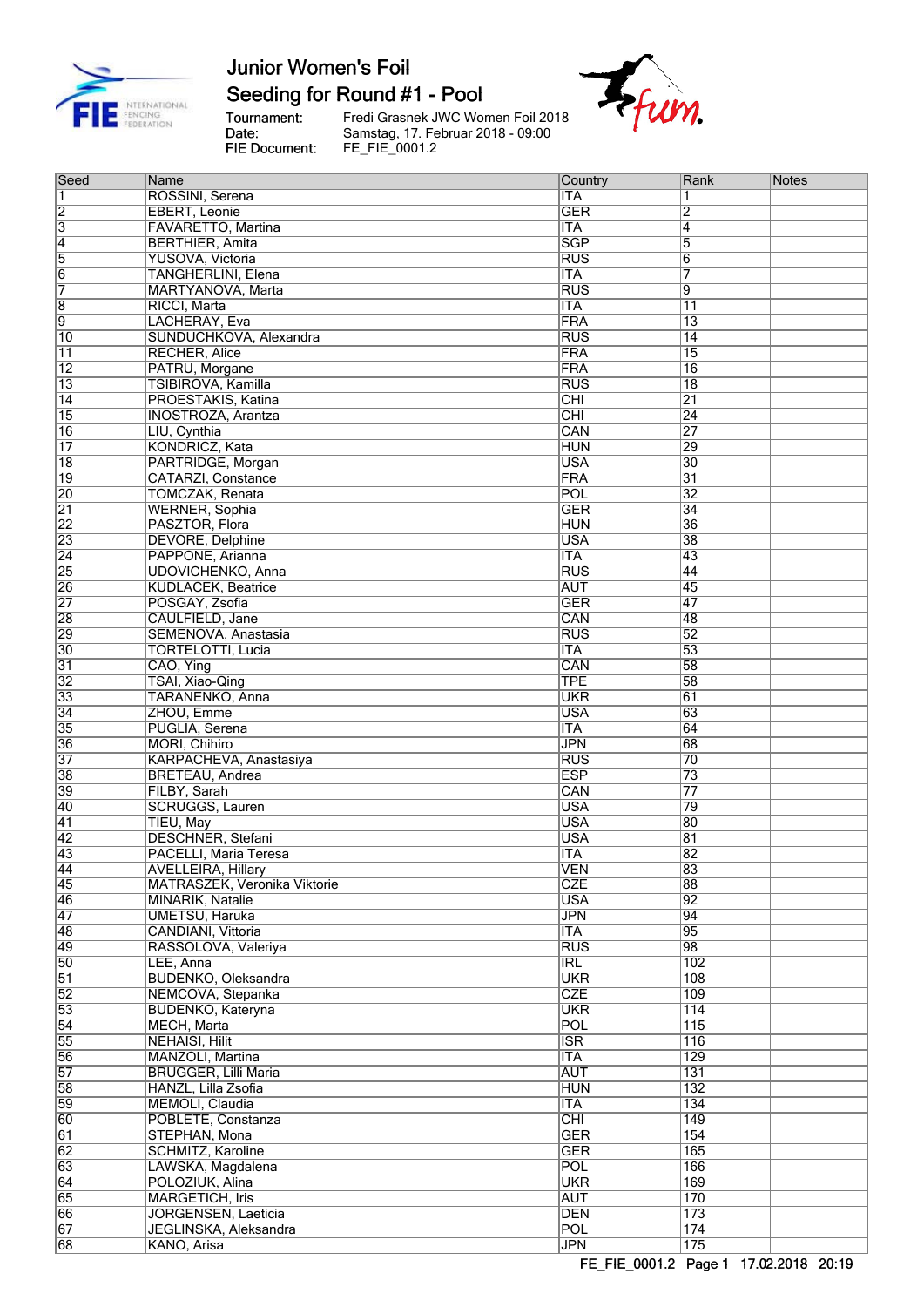| Seed             | Name                           | Country                 | Rank<br>Notes    |
|------------------|--------------------------------|-------------------------|------------------|
| 69               | DHUIQUE-HEIN, Aliya            | <b>GER</b>              | 176              |
| 70               | <b>UELTGESFORTH, Pia</b>       | <b>GER</b>              | 181              |
| $\overline{71}$  | CASTRO, Ariadna                | <b>ESP</b>              | $\overline{184}$ |
| $\overline{72}$  | BERNO, Eleonora                | <b>ITA</b>              | 187              |
| 73               | MAGERAS, Finnula               | $\overline{IRL}$        | 192              |
|                  |                                |                         |                  |
| 74               | LIN, Annie                     | CAN                     | 192              |
| 75               | MATYSIAK, Katarzyna            | POL                     | 194              |
| 76               | STAMOS, Maria                  | <b>USA</b>              | 195              |
| $\overline{77}$  | <b>CAMPBELL, Alice</b>         | <b>GBR</b>              | 202              |
| 78               | LEE, Morgan                    | <b>USA</b>              | 203              |
| 79               | LIDZBARSKA, Julia              | POL                     | 206              |
| 80               | KRALIKOVA, Veronika            | <b>SVK</b>              | $\overline{218}$ |
|                  |                                |                         |                  |
| 81               | <b>NEWTON-HUGHES, Phoebe</b>   | <b>GBR</b>              | 220              |
| 82               | <b>SCHNEEGANS, Anne Sophie</b> | <b>GER</b>              | 221              |
| 83               | SEDLAKOVA, Isabela             | <b>CZE</b>              | 223              |
| 84               | WISOKY, Weronika               | POL                     | 226              |
| 85               | HOME, Amy                      | <b>GBR</b>              | 229              |
| 86               | KIRSCH, Anne                   | <b>GER</b>              | 233              |
| 87               | MIZOGUCHI, Reina               | <b>JPN</b>              | 235              |
|                  |                                |                         |                  |
| 88               | CHIBA, Akane                   | <b>JPN</b>              | 236              |
| 89               | MACKO, Michaela                | <b>CZE</b>              | 240              |
| 90               | <b>MARINELLI, Ever</b>         | <b>USA</b>              | $\overline{241}$ |
| $\overline{91}$  | <b>VLEUGELS, Ezra</b>          | <b>BEL</b>              | 245              |
| $\overline{92}$  | <b>GRANVILLE, Bronwen</b>      | <b>GBR</b>              | 246              |
| 93               | FOURNIGUET, Josephine          | <b>FRA</b>              | 256              |
|                  |                                |                         |                  |
| 94               | <b>THEPAUT, Venissia</b>       | <b>FRA</b>              | 258              |
| 95               | <b>ERHARDT, Maike</b>          | <b>GER</b>              | 260              |
| $\overline{96}$  | <b>UDVARDI</b> , Jazmin        | <b>SVK</b>              | 261              |
| $\overline{97}$  | <b>KIRSTEN, Ines</b>           | <b>AUT</b>              | 262              |
| 98               | <b>BALESTRIERI, Arianna</b>    | <b>GBR</b>              | 272              |
| 99               | <b>ROM, Florentine</b>         | <b>AUT</b>              | $\overline{274}$ |
| 100              | SADII, Anatasiia               | <b>UKR</b>              |                  |
|                  |                                |                         | 275              |
| 101              | SZABELSKA, Oliwia              | POL                     | 276              |
| $\overline{102}$ | PRYTKOVA, Arina                | $\overline{RUS}$        | 279              |
| 103              | ALONSO, Laura                  | <b>ESP</b>              | 282              |
| 104              | <b>BRUNETS, Sophie Irene</b>   | <b>GER</b>              | 284              |
| 105              | CANTUCCI, Gaia                 | <b>SVK</b>              | 285              |
| $\overline{106}$ | <b>KRYVONOS, Mariya</b>        | <b>UKR</b>              | 287              |
|                  |                                |                         |                  |
| 107              | <b>MONTECINOS, Lisa</b>        | CHI                     | 302              |
| 108              | CHERNENKO, Dayana              | $\overline{\text{ISR}}$ | 316              |
| 109              | OSWALD, Julia                  | <b>AUT</b>              | 326              |
| 110              | <b>MARTINEZ LOPEZ, Andrea</b>  | <b>ESP</b>              | 330              |
| 111              | <b>SWENNEN, Annemaine</b>      | <b>BEL</b>              | 335              |
| 112              | TOPORSKA, Joanna               | POL                     | 346              |
| 113              | VOELKER, Johanna               | <b>GER</b>              | 348              |
|                  |                                |                         |                  |
| $\overline{114}$ | TAKADA, Maho                   | <b>JPN</b>              | 351              |
| $\overline{115}$ | MIRONIUK, Dariia               | <b>UKR</b>              | 364              |
| 116              | <b>BARTALOVA, Vivien</b>       | <b>SVK</b>              | 370              |
| $\overline{117}$ | DON, Laura                     | <b>BEL</b>              | 372              |
| $\overline{118}$ | WIECZOREK, Aleksandra          | <b>POL</b>              | 389              |
| $\overline{119}$ | RUBILAR, Javiera               | $\overline{CHI}$        | 397              |
|                  |                                |                         |                  |
| 120              | PODSTATZKY, Oktavia            | <b>AUT</b>              |                  |
| 121              | MURAWSKA, Karolina             | POL                     |                  |
| 122              | KOLODZIEJCZYK, Malwina         | <b>POL</b>              |                  |
| 123              | LUONG, Paige                   | <b>USA</b>              |                  |
| 124              | BARAN, Aydan                   | <b>TUR</b>              |                  |
| 125              | MOSER, Magdalena               | <b>AUT</b>              |                  |
| 126              |                                | <b>AUT</b>              |                  |
|                  | ORTLER, Vanessa                |                         |                  |
| 127              | TAM, Rachel                    | CAN                     |                  |
| $\overline{128}$ | <b>WILLIAMSON, Lucy-Belle</b>  | <b>GBR</b>              |                  |
| 129              | DU, Katie                      | CAN                     |                  |
| 130              | <b>KOTLER, Noa Cydney</b>      | $\overline{\text{ISR}}$ |                  |
| 131              | KORLAT, Nikoletta              | <b>UKR</b>              |                  |
| 132              | SOMMER, Johanna                | <b>AUT</b>              |                  |
|                  |                                |                         |                  |
| 133              | <b>VICENTE, Natalia</b>        | <b>ESP</b>              |                  |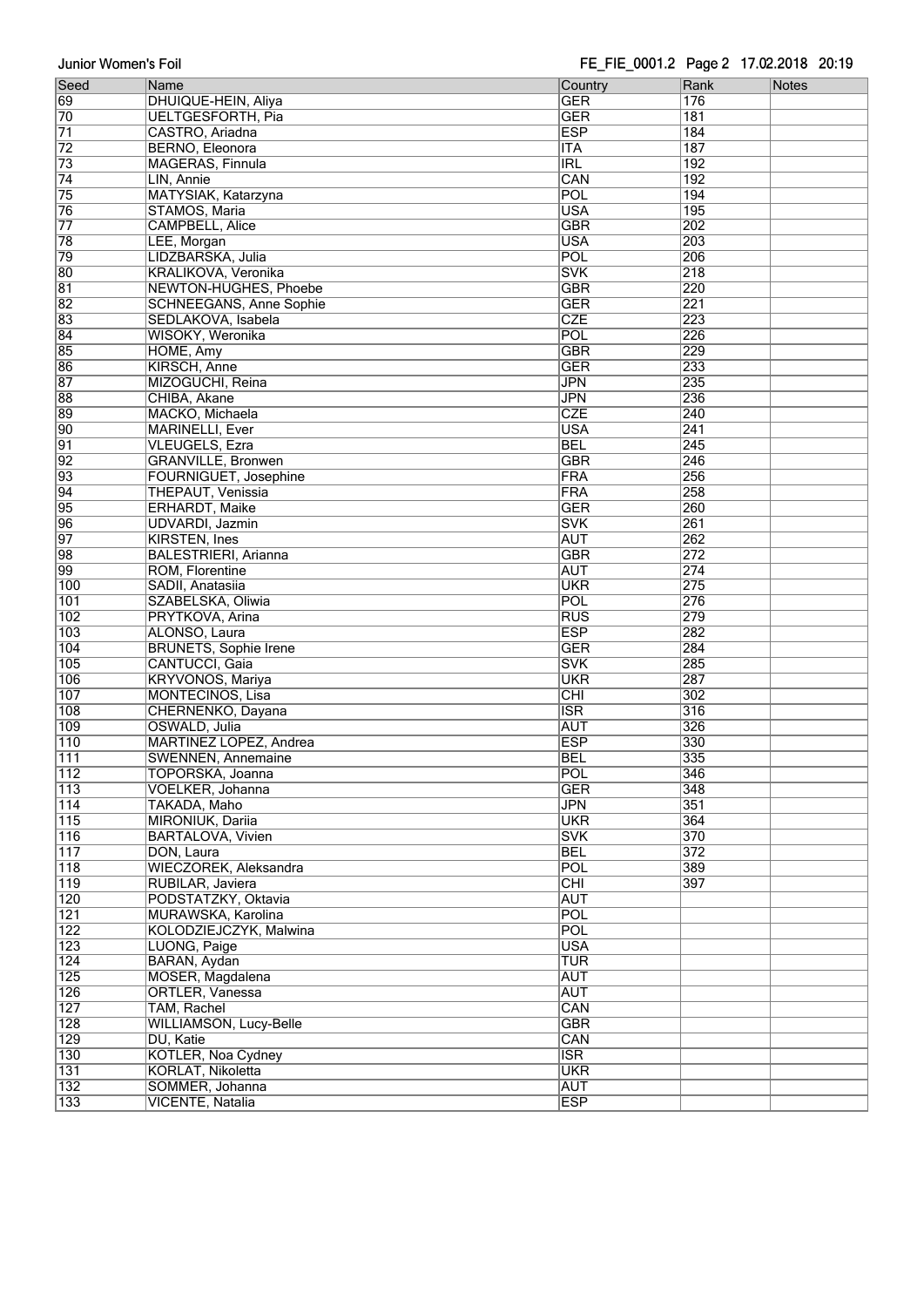

## Round #1 Pool Results

Tournament: Date: FIE Document:

Fredi Grasnek JWC Women Foil 2018 Samstag, 17. Februar 2018 - 09:00<br>Samstag, 17. Februar 2018 - 09:00<br>FE\_FIE\_0007



|                 | Strip 2                | Referee(s):        |                |                |                |                |                |                |                |                |                |      |    |    |        |
|-----------------|------------------------|--------------------|----------------|----------------|----------------|----------------|----------------|----------------|----------------|----------------|----------------|------|----|----|--------|
|                 | 09:00                  | AWADA, Karim (FRA) |                |                |                |                |                |                |                |                |                |      |    |    |        |
| Name            |                        | Affiliation        | #              |                | $\overline{2}$ | 3              | 4              | 5              | 6              | 7              | v              | V/M  | TS |    | TR Ind |
| FILBY, Sarah    |                        | CAN                | $\blacksquare$ |                | V3             | V5             | V <sub>5</sub> | V <sub>5</sub> | D <sub>3</sub> | V5             | 5              | 0.83 | 26 | 16 | 10     |
|                 | MIRONIUK, Dariia       | <b>UKR</b>         | $\overline{2}$ | D <sub>2</sub> |                | D <sub>4</sub> | V5             | D <sub>4</sub> | D <sub>1</sub> | V5             | $\overline{2}$ | 0,33 | 21 | 23 | $-2$   |
|                 | TOPORSKA, Joanna       | POL                | 3              | D0             | V <sub>5</sub> |                | D <sub>3</sub> | D <sub>4</sub> | D <sub>0</sub> | D <sub>1</sub> | 1              | 0,17 | 13 | 29 | $-16$  |
|                 | <b>CAMPBELL, Alice</b> | <b>GBR</b>         | $\overline{4}$ | D <sub>3</sub> | D <sub>3</sub> | V5             |                | V <sub>5</sub> | D <sub>0</sub> | V5             | 3              | 0,50 | 21 | 25 | -4     |
|                 | <b>BRETEAU, Andrea</b> | <b>ESP</b>         | 5              | D <sub>2</sub> | V5             | V <sub>5</sub> | D <sub>3</sub> |                | D <sub>4</sub> | D <sub>2</sub> | $\overline{2}$ | 0,33 | 21 | 28 | -7     |
| ROSSINI, Serena |                        | <b>ITA</b>         | 6              | V <sub>5</sub> | V5             | V5             | V5             | V <sub>5</sub> |                | V <sub>5</sub> | 6              | 1,00 | 30 | 8  | 22     |
| STAMOS, Maria   |                        | <b>USA</b>         | 7              | D4             | D <sub>2</sub> | V5             | D4             | V <sub>5</sub> | D <sub>0</sub> |                | 2              | 0,33 | 20 | 23 | $-3$   |

| η             | Strip 3                  | Referee(s):          |                         |                |                |    |                |                |                |                |             |        |    |     |            |
|---------------|--------------------------|----------------------|-------------------------|----------------|----------------|----|----------------|----------------|----------------|----------------|-------------|--------|----|-----|------------|
|               | 09:00                    | BRIGOLA, Peter (AUT) |                         |                |                |    |                |                |                |                |             |        |    |     |            |
| Name          |                          | Affiliation          | #                       |                | $\overline{2}$ | 3  | 4              | 5              | 6              | 7              | v           | V/M TS |    | TR. | <b>Ind</b> |
|               | <b>SCRUGGS, Lauren</b>   | <b>USA</b>           | 1                       |                | D <sub>3</sub> | V5 | D <sub>3</sub> | D <sub>4</sub> | V <sub>5</sub> | V <sub>5</sub> | 3           | 0,50   | 25 | 20  | 5          |
|               | BERNO, Eleonora          | ITA                  | $\overline{2}$          | V <sub>5</sub> |                | V5 | V5             | D <sub>1</sub> | D <sub>4</sub> | V5             | 4           | 0.67   | 25 | 24  |            |
|               | <b>BARTALOVA, Vivien</b> | <b>SVK</b>           | 3                       | D <sub>1</sub> | D <sub>4</sub> |    | D <sub>1</sub> | D <sub>1</sub> | D <sub>4</sub> | D <sub>4</sub> | $\mathbf 0$ | 0,00   | 15 | 30  | $-15$      |
|               | KARPACHEVA, Anastasiya   | <b>RUS</b>           | $\overline{\mathbf{4}}$ | V <sub>5</sub> | D <sub>4</sub> | V5 |                | D <sub>1</sub> | D <sub>4</sub> | V <sub>5</sub> | 3           | 0,50   | 24 | 22  | 2          |
| EBERT, Leonie |                          | <b>GER</b>           | 5                       | V5             | V <sub>5</sub> | V5 | V5             |                | V <sub>5</sub> | V <sub>5</sub> | 6           | 1,00   | 30 | 8   | 22         |
|               | LIDZBARSKA, Julia        | POL                  | 6                       | D1             | V5             | V5 | V <sub>5</sub> | D <sub>0</sub> |                | V <sub>5</sub> | 4           | 0,67   | 21 | 23  | $-2$       |
| TAKADA, Maho  |                          | <b>JPN</b>           | 7                       | D <sub>3</sub> | D <sub>3</sub> | V5 | D <sub>3</sub> | D <sub>1</sub> | D <sub>1</sub> |                | 1           | 0,17   | 16 | 29  | $-13$      |

| 3             | Strip 4<br>09:00    | Referee(s):<br>LUDWIG, Michael (AUT) |                |                |                |                |                |                |                |                |                |        |    |     |       |
|---------------|---------------------|--------------------------------------|----------------|----------------|----------------|----------------|----------------|----------------|----------------|----------------|----------------|--------|----|-----|-------|
| Name          |                     | <b>Affiliation</b>                   | #              | $\mathbf 1$    | 2              | 3              | 4              | 5              | 6              | 7              | v              | V/M TS |    | TR. | Ind   |
| DON, Laura    |                     | <b>BEL</b>                           |                |                | D <sub>0</sub> | D <sub>1</sub> | D <sub>2</sub> | D <sub>0</sub> | D <sub>2</sub> | D <sub>2</sub> | 0              | 0,00   | 7  | 30  | $-23$ |
| TIEU, May     |                     | <b>USA</b>                           | $\overline{2}$ | V <sub>5</sub> |                | V5             | V5             | D <sub>4</sub> | V <sub>5</sub> | V <sub>3</sub> | 5              | 0,83   | 27 | 10  | 17    |
|               | MATYSIAK, Katarzyna | POL                                  | 3              | V <sub>5</sub> | D <sub>1</sub> |                | V5             | D <sub>1</sub> | V <sub>5</sub> | V5             | 4              | 0,67   | 22 | 23  | $-1$  |
|               | VOELKER, Johanna    | <b>GER</b>                           | 4              | V5             | D <sub>1</sub> | D <sub>4</sub> |                | V5             | D <sub>3</sub> | V5             | 3              | 0,50   | 23 | 22  |       |
|               | FAVARETTO, Martina  | <b>ITA</b>                           | 5              | V5             | V <sub>5</sub> | V5             | D <sub>2</sub> |                | V <sub>5</sub> | D <sub>2</sub> | 4              | 0,67   | 24 | 17  | 7     |
|               | KRALIKOVA, Veronika | <b>SVK</b>                           | 6              | V <sub>5</sub> | D <sub>2</sub> | D <sub>4</sub> | V5             | D <sub>2</sub> |                | D <sub>3</sub> | $\overline{2}$ | 0,33   | 21 | 25  | $-4$  |
| MORI, Chihiro |                     | <b>JPN</b>                           | 7              | V <sub>5</sub> | D <sub>1</sub> | D4             | D <sub>3</sub> | V5             | V5             |                | 3              | 0,50   | 23 | 20  | З     |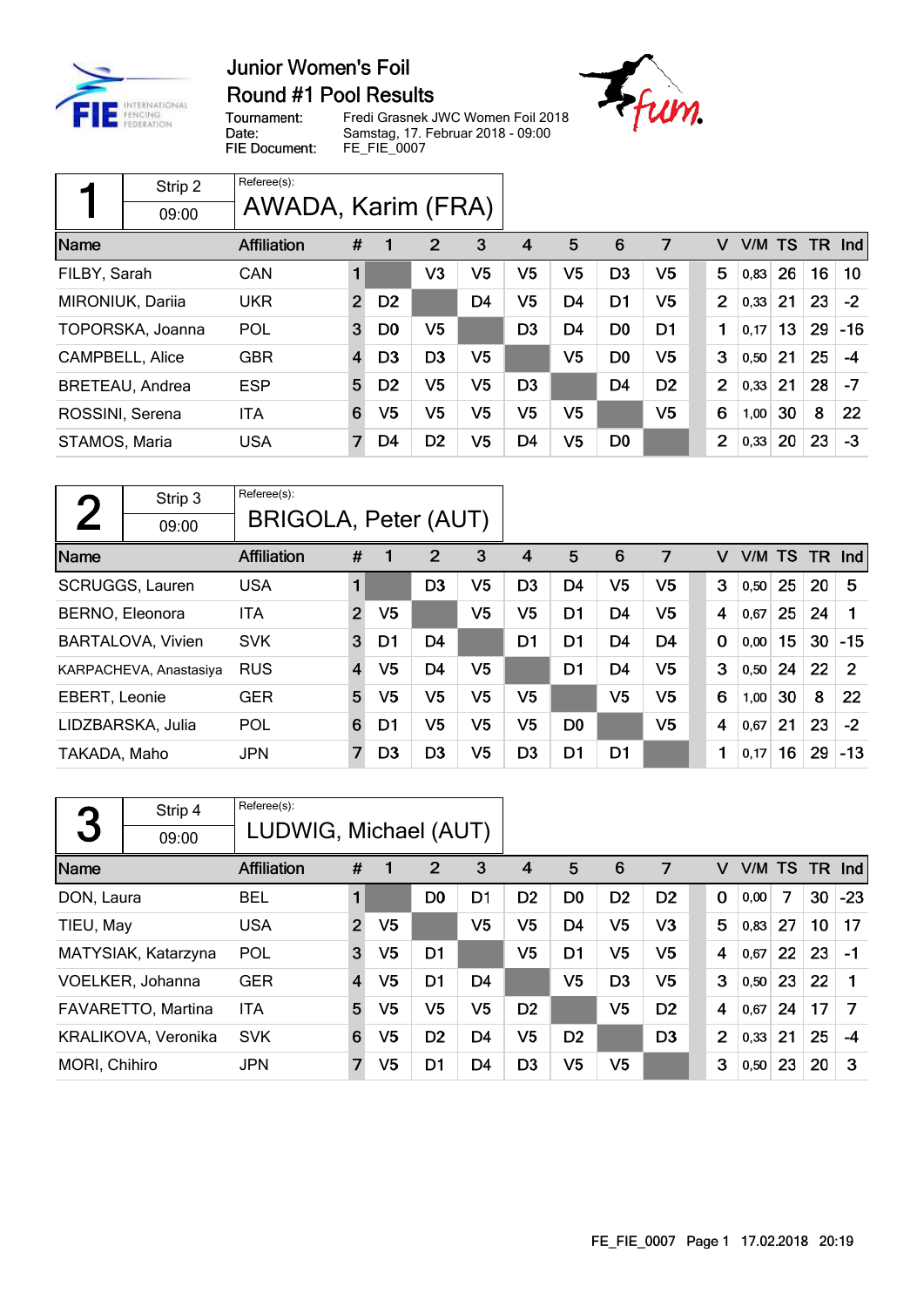|                        | Strip 5<br>09:00          | Referee(s):<br>FRANKEN, Leo (GER) |                |                |                |                |                |                |                |                |                |        |    |        |       |
|------------------------|---------------------------|-----------------------------------|----------------|----------------|----------------|----------------|----------------|----------------|----------------|----------------|----------------|--------|----|--------|-------|
| Name                   |                           | <b>Affiliation</b>                | #              |                | $\overline{2}$ | 3              | 4              | 5              | 6              | 7              | v              | V/M TS |    | TR Ind |       |
|                        | WIECZOREK, Aleksandra     | <b>POL</b>                        | $\blacksquare$ |                | D <sub>0</sub> | V4             | D1             | V <sub>5</sub> | D <sub>2</sub> | D <sub>3</sub> | 2              | 0,33   | 15 | 23     | -8    |
|                        | NEWTON-HUGHES, Phoebe     | <b>GBR</b>                        | $\overline{2}$ | V5             |                | V <sub>5</sub> | V5             | D <sub>4</sub> | D <sub>4</sub> | D <sub>3</sub> | 3              | 0,50   | 26 | 23     | З     |
| LIN, Annie             |                           | <b>CAN</b>                        | 3              | D <sub>3</sub> | D4             |                | D <sub>2</sub> | D <sub>4</sub> | V <sub>5</sub> | D <sub>3</sub> | 1              | 0,17   | 21 | 26     | -5    |
|                        | <b>DESCHNER, Stefani</b>  | <b>USA</b>                        | $\overline{4}$ | V5             | D <sub>4</sub> | V4             |                | V <sub>5</sub> | V <sub>5</sub> | D <sub>2</sub> | $\overline{4}$ | 0,67   | 25 | 16     | 9     |
|                        | <b>SWENNEN, Annemaine</b> | <b>BEL</b>                        | 5              | D <sub>0</sub> | V5             | V5             | D <sub>0</sub> |                | D <sub>3</sub> | D <sub>0</sub> | $\overline{2}$ | 0,33   | 13 | 28     | $-15$ |
| PUGLIA, Serena         |                           | <b>ITA</b>                        | 6              | V5             | V5             | D <sub>3</sub> | D <sub>3</sub> | V5             |                | D <sub>2</sub> | 3              | 0,50   | 23 | 24     | $-1$  |
| <b>BERTHIER, Amita</b> |                           | <b>SGP</b>                        | $\overline{7}$ | V5             | V5             | V5             | V5             | V <sub>5</sub> | V <sub>5</sub> |                | 6              | 1,00   | 30 | 13     | 17    |

|                  | Strip 6                        | Referee(s):              |                |                |                |                |                |                |                |                |                |        |    |                 |       |
|------------------|--------------------------------|--------------------------|----------------|----------------|----------------|----------------|----------------|----------------|----------------|----------------|----------------|--------|----|-----------------|-------|
| 5                | 09:00                          | WITKOWSKI, Andrzej (POL) |                |                |                |                |                |                |                |                |                |        |    |                 |       |
| Name             |                                | <b>Affiliation</b>       | #              | 1              | $\overline{2}$ | 3              | 4              | 5              | 6              | 7              | v              | V/M TS |    | TR.             | Ind   |
| RUBILAR, Javiera |                                | <b>CHI</b>               | 1              |                | D1             | D <sub>2</sub> | D <sub>0</sub> | D <sub>1</sub> | D1             | D <sub>0</sub> | 0              | 0,00   | 5  | 30              | $-25$ |
|                  | <b>SCHNEEGANS, Anne Sophie</b> | <b>GER</b>               | $\overline{2}$ | V5             |                | V5             | D1             | D <sub>0</sub> | D <sub>3</sub> | V <sub>5</sub> | 3              | 0,50   | 19 | 20              | -1    |
| ZHOU, Emme       |                                | <b>USA</b>               | 3              | V <sub>5</sub> | D <sub>4</sub> |                | V5             | D <sub>4</sub> | V5             | V5             | 4              | 0.67   | 28 | 17              | 11    |
|                  | PACELLI, Maria Teresa          | <b>ITA</b>               | 4              | V5             | V <sub>5</sub> | D <sub>2</sub> |                | D <sub>3</sub> | V <sub>5</sub> | D <sub>3</sub> | 3              | 0,50   | 23 | 16              | 7     |
| YUSOVA, Victoria |                                | <b>RUS</b>               | 5              | V5             | V <sub>4</sub> | V5             | V5             |                | V <sub>5</sub> | V5             | 6              | 1,00   | 29 | 10 <sub>1</sub> | 19    |
|                  | MAGERAS, Finnula               | <b>IRL</b>               | 6              | V5             | V4             | D0             | D <sub>0</sub> | D <sub>1</sub> |                | V5             | 3              | 0,50   | 15 | 21              | $-6$  |
|                  | MARTINEZ LOPEZ, Andrea         | <b>ESP</b>               | 7              | V <sub>5</sub> | D <sub>2</sub> | D <sub>3</sub> | V <sub>5</sub> | D <sub>1</sub> | D <sub>2</sub> |                | $\overline{2}$ | 0,33   | 18 | 23              | -5    |

|                 | Strip 7                   | Referee(s):             |                |                |                |                |                |                |                |                |                |      |                 |    |                |
|-----------------|---------------------------|-------------------------|----------------|----------------|----------------|----------------|----------------|----------------|----------------|----------------|----------------|------|-----------------|----|----------------|
|                 | 09:00                     | GASPER, Christian (GER) |                |                |                |                |                |                |                |                |                |      |                 |    |                |
| Name            |                           | <b>Affiliation</b>      | #              | 1              | 2              | 3              | 4              | 5              | 6              | 7              | v              |      |                 |    | V/M TS TR Ind  |
|                 | TARANENKO, Anna           | UKR                     |                |                | D <sub>3</sub> | V <sub>5</sub> | V <sub>5</sub> | V <sub>5</sub> | D1             | D <sub>3</sub> | 3              | 0,50 | 22              | 20 | $\overline{2}$ |
|                 | MURAWSKA, Karolina        | POL                     | $\overline{2}$ | V <sub>5</sub> |                | V <sub>5</sub> | D <sub>0</sub> | D <sub>0</sub> | D <sub>1</sub> | D1             | $\overline{2}$ | 0,33 | 12 <sub>2</sub> | 24 | $-12$          |
| OSWALD, Julia   |                           | <b>AUT</b>              | 3              | D <sub>0</sub> | D <sub>1</sub> |                | D <sub>0</sub> | D <sub>1</sub> | D <sub>0</sub> | D <sub>2</sub> | $\mathbf 0$    | 0,00 | 4               | 30 | $-26$          |
|                 | TANGHERLINI, Elena        | <b>ITA</b>              | $\overline{4}$ | D <sub>3</sub> | V <sub>5</sub> | V <sub>5</sub> |                | V <sub>5</sub> | V <sub>5</sub> | V <sub>5</sub> | 5              | 0,83 | 28              | 9  | 19             |
|                 | <b>AVELLEIRA, Hillary</b> | <b>VEN</b>              | 5              | D <sub>2</sub> | V <sub>5</sub> | V <sub>5</sub> | D <sub>2</sub> |                | D1             | D <sub>2</sub> | $\overline{2}$ | 0,33 | 17              | 21 | -4             |
| LEE, Morgan     |                           | <b>USA</b>              | 6              | V5             | V5             | V5             | D <sub>2</sub> | V5             |                | D <sub>4</sub> | 4              | 0,67 | 26              | 13 | 13             |
| CASTRO, Ariadna |                           | <b>ESP</b>              | $\overline{7}$ | V5             | V <sub>5</sub> | V5             | D <sub>0</sub> | V <sub>5</sub> | V <sub>5</sub> |                | 5              | 0,83 | 25              | 17 | 8              |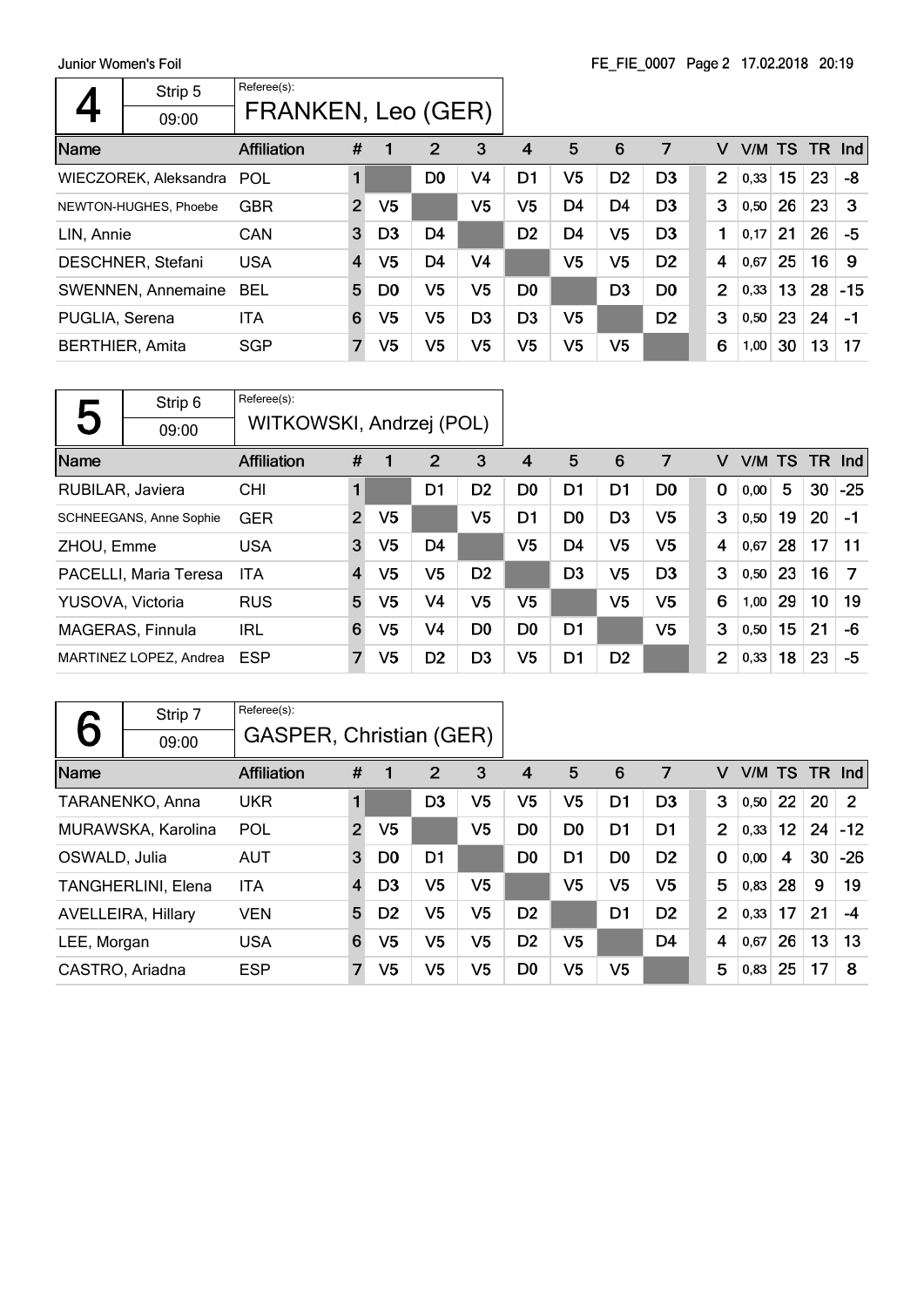|                 | Strip 8                      | Referee(s):           |                         |                |                |                |                |                |                |                |   |        |    |      |       |
|-----------------|------------------------------|-----------------------|-------------------------|----------------|----------------|----------------|----------------|----------------|----------------|----------------|---|--------|----|------|-------|
|                 | 09:00                        | OLIVER, William (USA) |                         |                |                |                |                |                |                |                |   |        |    |      |       |
| Name            |                              | <b>Affiliation</b>    | #                       | 1              | $\overline{2}$ | 3              | 4              | 5              | 6              | 7              | v | V/M TS |    | TR . | Ind   |
|                 | WISOKY, Weronika             | <b>POL</b>            |                         |                | V <sub>5</sub> | V5             | V <sub>5</sub> | D1             | V5             | D <sub>2</sub> | 4 | 0,67   | 23 | 18   | 5     |
|                 | CHERNENKO, Dayana            | <b>ISR</b>            | $\overline{2}$          | D <sub>3</sub> |                | D1             | V <sub>5</sub> | D <sub>1</sub> | D <sub>4</sub> | D <sub>0</sub> | 1 | 0,17   | 14 | 26   | $-12$ |
| TSAI, Xiao-Qing |                              | <b>TPE</b>            | 3                       | D <sub>0</sub> | V5             |                | V5             | V5             | V3             | D <sub>2</sub> | 4 | 0,67   | 20 | 14   | 6     |
|                 | MATRASZEK, Veronika Viktorie | <b>CZE</b>            | $\overline{\mathbf{4}}$ | D1             | D <sub>1</sub> | D <sub>0</sub> |                | D <sub>4</sub> | V <sub>4</sub> | D <sub>0</sub> | 1 | 0,17   | 10 | 27   | $-17$ |
|                 | UELTGESFORTH, Pia            | <b>GER</b>            | 5                       | V <sub>5</sub> | V <sub>5</sub> | D <sub>3</sub> | V5             |                | V5             | D <sub>2</sub> | 4 | 0,67   | 25 | 20   | 5     |
|                 | PODSTATZKY, Oktavia          | AUT                   | 6                       | D4             | V <sub>5</sub> | D <sub>1</sub> | D <sub>2</sub> | D <sub>4</sub> |                | D <sub>1</sub> | 1 | 0,17   | 17 | 26   | -9    |
|                 | MARTYANOVA, Marta            | <b>RUS</b>            | 7                       | V <sub>5</sub> | V <sub>5</sub> | V <sub>4</sub> | V <sub>5</sub> | V5             | V <sub>5</sub> |                | 6 | 1,00   | 29 | 7    | 22    |

|                         | Strip 9                      | Referee(s):                  |                |                |                |                |                |                |                |                |   |        |    |        |       |
|-------------------------|------------------------------|------------------------------|----------------|----------------|----------------|----------------|----------------|----------------|----------------|----------------|---|--------|----|--------|-------|
|                         | 09:00                        | <b>KULAEV, Dmitriy (RUS)</b> |                |                |                |                |                |                |                |                |   |        |    |        |       |
| Name                    |                              | <b>Affiliation</b>           | #              |                | 2              | 3              | 4              | 5              | 6              | 7              | v | V/M TS |    | TR Ind |       |
|                         | SEDLAKOVA, Isabela           | <b>CZE</b>                   | 1              |                | D3             | V <sub>5</sub> | D <sub>0</sub> | D <sub>2</sub> | V <sub>5</sub> | D1             | 2 | 0,33   | 16 | 24     | -8    |
| CAO, Ying               |                              | <b>CAN</b>                   | $\overline{2}$ | V <sub>5</sub> |                | V <sub>5</sub> | V5             | D <sub>1</sub> | V <sub>5</sub> | D4             | 4 | 0,67   | 25 | 19     | 6     |
|                         | <b>BRUNETS, Sophie Irene</b> | <b>GER</b>                   | 3              | D <sub>2</sub> | D <sub>0</sub> |                | D <sub>1</sub> | D <sub>0</sub> | V5             | D <sub>1</sub> | 1 | 0,17   | 9  | 27     | $-18$ |
| <b>MINARIK, Natalie</b> |                              | <b>USA</b>                   | 4              | V5             | D4             | V5             |                | D <sub>3</sub> | V <sub>5</sub> | D4             | 3 | 0,50   | 26 | 18     | 8     |
| RICCI, Marta            |                              | <b>ITA</b>                   | 5              | V <sub>5</sub> | V <sub>5</sub> | V5             | V5             |                | V <sub>5</sub> | V5             | 6 | 1,00   | 30 | 9      | 21    |
|                         | KOLODZIEJCZYK, Malwina       | <b>POL</b>                   | 6              | D <sub>2</sub> | D <sub>2</sub> | D <sub>2</sub> | D <sub>2</sub> | D <sub>1</sub> |                | V5             | 1 | 0,17   | 14 | 27     | $-13$ |
| KANO, Arisa             |                              | <b>JPN</b>                   | $\overline{7}$ | V5             | V5             | V5             | V5             | D <sub>2</sub> | D <sub>2</sub> |                | 4 | 0,67   | 24 | 20     | 4     |

|                | Strip 10            | Referee(s):           |                |                |                |                |                |                |                |                |                |      |                 |    |               |
|----------------|---------------------|-----------------------|----------------|----------------|----------------|----------------|----------------|----------------|----------------|----------------|----------------|------|-----------------|----|---------------|
| 9              | 09:00               | ARMATA, Gaspare (ITA) |                |                |                |                |                |                |                |                |                |      |                 |    |               |
| Name           |                     | <b>Affiliation</b>    | #              | 1              | 2              | 3              | 4              | 5              | 6              | 7              | v              |      |                 |    | V/M TS TR Ind |
|                | MONTECINOS, Lisa    | <b>CHI</b>            | $\blacksquare$ |                | D <sub>0</sub> | V <sub>5</sub> | D1             | V <sub>5</sub> | D1             | D1             | $\overline{2}$ | 0,33 | 13              | 25 | $-12$         |
| UMETSU, Haruka |                     | <b>JPN</b>            | $\overline{2}$ | V <sub>5</sub> |                | V <sub>5</sub> | V <sub>5</sub> | V <sub>5</sub> | D <sub>2</sub> | D <sub>4</sub> | 4              | 0,67 | 26              | 18 | 8             |
| HOME, Amy      |                     | <b>GBR</b>            | 3              | D <sub>2</sub> | D <sub>2</sub> |                | D1             | D <sub>2</sub> | D <sub>2</sub> | D <sub>3</sub> | $\mathbf 0$    | 0,00 | 12 <sub>2</sub> | 28 | $-16$         |
| LACHERAY, Eva  |                     | <b>FRA</b>            | 4              | V <sub>5</sub> | D <sub>2</sub> | V5             |                | D <sub>1</sub> | D <sub>3</sub> | D <sub>2</sub> | $\overline{2}$ | 0,33 | 18              | 21 | $-3$          |
|                | SEMENOVA, Anastasia | <b>RUS</b>            | 5              | D <sub>3</sub> | D4             | V <sub>5</sub> | V5             |                | D <sub>3</sub> | V <sub>5</sub> | 3              | 0,50 | 25              | 20 | 5             |
| LUONG, Paige   |                     | <b>USA</b>            | 6              | V <sub>5</sub> | V <sub>5</sub> | V3             | V4             | V <sub>4</sub> |                | D <sub>3</sub> | 5              | 0,83 | 24              | 15 | 9             |
|                | DHUIQUE-HEIN, Aliya | <b>GER</b>            | 7              | V <sub>5</sub> | V <sub>5</sub> | V <sub>5</sub> | V <sub>5</sub> | D <sub>3</sub> | V4             |                | 5              | 0,83 | 27              | 18 | 9             |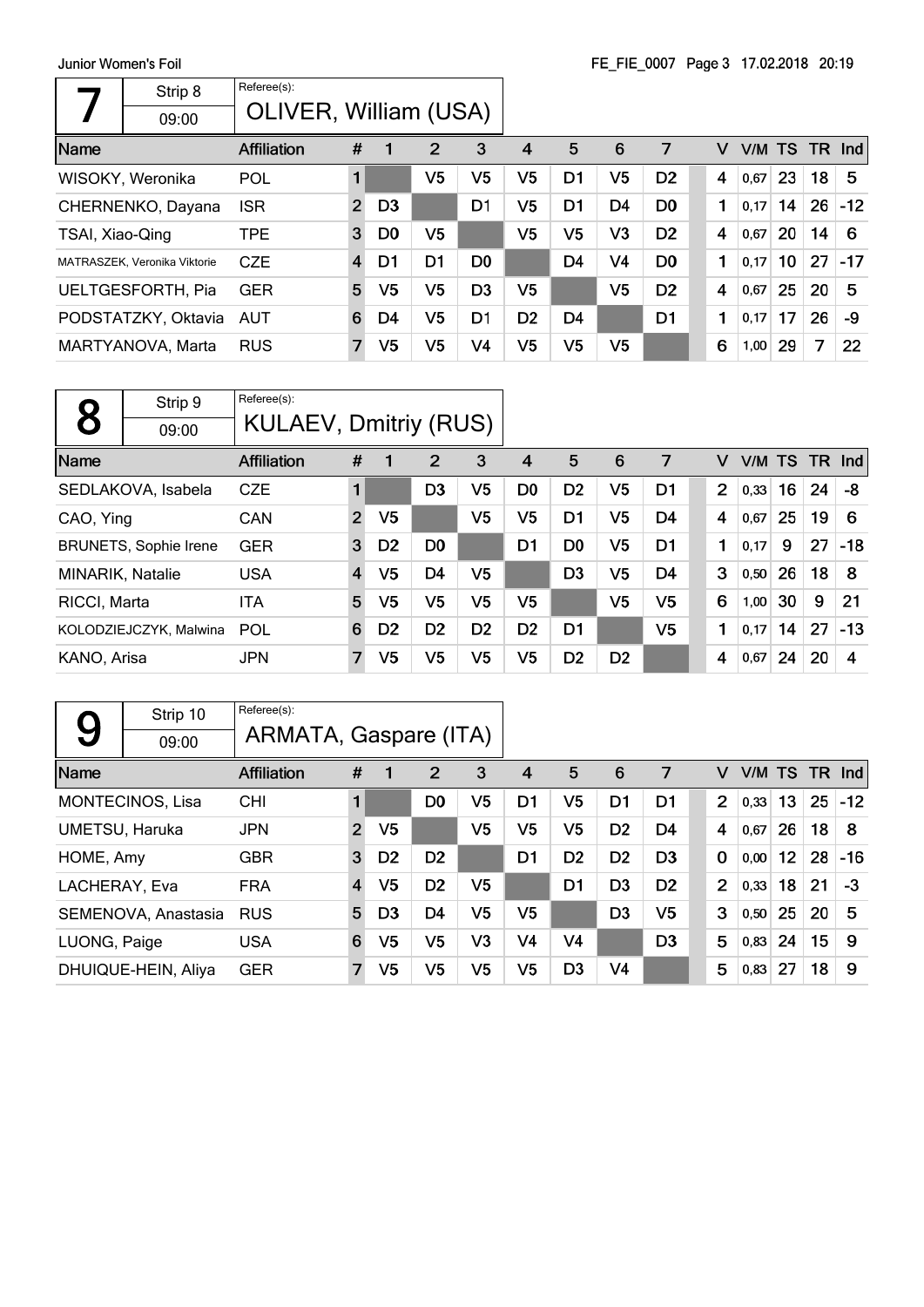| Strip 11<br>$\bf{O}$<br>09:00 | Referee(s):<br>ILIC, Danijela (SRB) |                |                |                |                |                |                |                |                |   |      |    |     |       |
|-------------------------------|-------------------------------------|----------------|----------------|----------------|----------------|----------------|----------------|----------------|----------------|---|------|----|-----|-------|
| Name                          | <b>Affiliation</b>                  | #              |                | $\overline{2}$ | 3              | 4              | 5              | 6              | 7              | v | V/M  | TS | TR. | Ind   |
| <b>TORTELOTTI, Lucia</b>      | <b>ITA</b>                          |                |                | V <sub>5</sub> | V5             | V <sub>5</sub> | V <sub>5</sub> | D1             | D4             | 4 | 0,67 | 25 | 14  | 11    |
| SUNDUCHKOVA, Alexandra        | <b>RUS</b>                          | $\overline{2}$ | D1             |                | V <sub>5</sub> | V <sub>5</sub> | V <sub>5</sub> | D <sub>2</sub> | V5             | 4 | 0,67 | 23 | 16  | 7     |
| LEE, Anna                     | IRL                                 | 3              | D1             | D <sub>1</sub> |                | V <sub>5</sub> | V <sub>5</sub> | D <sub>3</sub> | D <sub>1</sub> | 2 | 0,33 | 16 | 23  | -7    |
| <b>KRYVONOS, Mariya</b>       | <b>UKR</b>                          | $\overline{4}$ | D1             | D <sub>3</sub> | D <sub>3</sub> |                | D <sub>4</sub> | V <sub>5</sub> | D <sub>1</sub> | 1 | 0,17 | 17 | 28  | $-11$ |
| BARAN, Aydan                  | TUR                                 | 5              | D1             | D <sub>0</sub> | D <sub>0</sub> | V <sub>5</sub> |                | D <sub>2</sub> | D <sub>0</sub> | 1 | 0,17 | 8  | 29  | $-21$ |
| JEGLINSKA, Aleksandra         | POL                                 | 6              | V <sub>5</sub> | V <sub>5</sub> | V5             | D <sub>3</sub> | V5             |                | D <sub>3</sub> | 4 | 0,67 | 26 | 18  | 8     |
| KIRSCH, Anne                  | <b>GER</b>                          | $\overline{7}$ | V <sub>5</sub> | D <sub>2</sub> | V5             | V5             | V <sub>5</sub> | V5             |                | 5 | 0,83 | 27 | 14  | 13    |

|                        | Strip 7                | Referee(s):            |                |                |                |                |                |                |                |                |                |        |                 |     |       |
|------------------------|------------------------|------------------------|----------------|----------------|----------------|----------------|----------------|----------------|----------------|----------------|----------------|--------|-----------------|-----|-------|
|                        | 10:30                  | PASCUAL, Alberto (ESP) |                |                |                |                |                |                |                |                |                |        |                 |     |       |
| Name                   |                        | <b>Affiliation</b>     | #              | 1              | 2              | 3              | 4              | 5              | 6              | 7              | v              | V/M TS |                 | TR. | Ind   |
|                        | CANDIANI, Vittoria     | <b>ITA</b>             | 1              |                | D <sub>2</sub> | V5             | D <sub>3</sub> | V <sub>5</sub> | D <sub>3</sub> | V <sub>5</sub> | 3              | 0,50   | 23              | 22  |       |
| CAULFIELD, Jane        |                        | <b>CAN</b>             | 2              | V5             |                | D <sub>4</sub> | V5             | V <sub>5</sub> | V <sub>5</sub> | V <sub>5</sub> | 5              | 0,83   | 29              | 13  | 16    |
| <b>MARGETICH, Iris</b> |                        | <b>AUT</b>             | 3              | D4             | V5             |                | D <sub>0</sub> | V <sub>5</sub> | D <sub>2</sub> | D <sub>2</sub> | $\overline{2}$ | 0,33   | 18              | 27  | -9    |
|                        | MIZOGUCHI, Reina       | <b>JPN</b>             | $\overline{4}$ | V <sub>5</sub> | D <sub>2</sub> | V5             |                | V <sub>2</sub> | D <sub>4</sub> | V <sub>5</sub> | 4              | 0.67   | 23              | 18  | 5     |
|                        | WILLIAMSON, Lucy-Belle | <b>GBR</b>             | 5              | D <sub>0</sub> | D <sub>1</sub> | D <sub>3</sub> | D <sub>1</sub> |                | D <sub>1</sub> | D <sub>4</sub> | 0              | 0,00   | 10 <sup>°</sup> | 27  | $-17$ |
| <b>RECHER, Alice</b>   |                        | <b>FRA</b>             | 6              | V5             | D <sub>2</sub> | V5             | V5             | V5             |                | V <sub>5</sub> | 5              | 0,83   | 27              | 18  | 9     |
|                        | PRYTKOVA, Arina        | <b>RUS</b>             | 7              | D <sub>3</sub> | D <sub>1</sub> | V <sub>5</sub> | D <sub>4</sub> | V5             | D <sub>3</sub> |                | $\overline{2}$ | 0,33   | 21              | 26  | -5    |

| つ               | Strip 9             | Referee(s):        |                |                |                |                |                |                |                |                |             |        |    |           |       |
|-----------------|---------------------|--------------------|----------------|----------------|----------------|----------------|----------------|----------------|----------------|----------------|-------------|--------|----|-----------|-------|
|                 | 10:30               | ALY, Sherif (EGY)  |                |                |                |                |                |                |                |                |             |        |    |           |       |
| Name            |                     | <b>Affiliation</b> | #              | 1              | 2              | 3              | 4              | 5              | 6              | 7              | v           | V/M TS |    | <b>TR</b> | Ind   |
| PATRU, Morgane  |                     | <b>FRA</b>         |                |                | V5             | V5             | D <sub>2</sub> | V5             | V <sub>5</sub> | D <sub>2</sub> | 4           | 0,67   | 24 | 19        | 5     |
| CANTUCCI, Gaia  |                     | <b>SVK</b>         | $\overline{2}$ | D4             |                | D1             | D <sub>2</sub> | V <sub>5</sub> | D <sub>3</sub> | D <sub>3</sub> | 1           | 0.17   | 18 | 25        | $-7$  |
| CHIBA, Akane    |                     | <b>JPN</b>         | 3              | D <sub>3</sub> | V <sub>5</sub> |                | V5             | V5             | D <sub>2</sub> | V5             | 4           | 0,67   | 25 | 15        | 10    |
| POSGAY, Zsofia  |                     | <b>GER</b>         | 4              | V5             | V5             | D <sub>1</sub> |                | V <sub>5</sub> | V <sub>5</sub> | D <sub>0</sub> | 4           | 0,67   | 21 | 18        | 3     |
|                 | MOSER, Magdalena    | <b>AUT</b>         | 5              | D0             | D <sub>0</sub> | D <sub>2</sub> | D0             |                | D <sub>0</sub> | D <sub>1</sub> | $\mathbf 0$ | 0,00   | 3  | 30        | $-27$ |
|                 | RASSOLOVA, Valeriya | <b>RUS</b>         | 6              | D <sub>2</sub> | V5             | V5             | D4             | V <sub>5</sub> |                | V5             | 4           | 0,67   | 26 | 19        | 7     |
| POLOZIUK, Alina |                     | <b>UKR</b>         | $\overline{7}$ | V <sub>5</sub> | V <sub>5</sub> | D1             | V <sub>5</sub> | V <sub>5</sub> | D4             |                | 4           | 0,67   | 25 | 16        | 9     |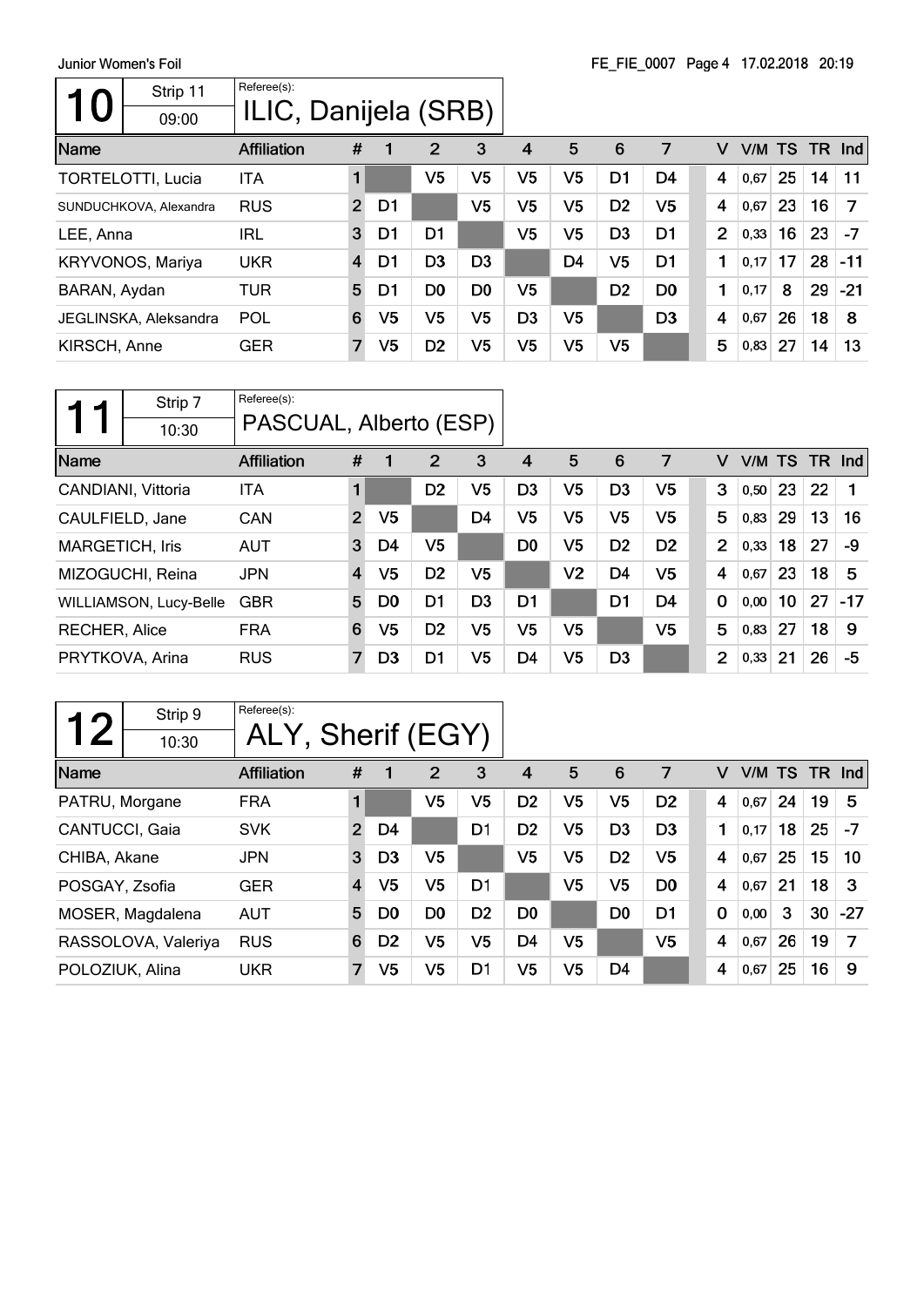| 13            | Strip 8                   | Referee(s):         |                |                |                |                |                |                |                |                |   |           |                 |    |       |
|---------------|---------------------------|---------------------|----------------|----------------|----------------|----------------|----------------|----------------|----------------|----------------|---|-----------|-----------------|----|-------|
|               | 10:30                     | MARCUZ, Elisa (ITA) |                |                |                |                |                |                |                |                |   |           |                 |    |       |
| Name          |                           | <b>Affiliation</b>  | #              |                | 2              | 3              | 4              | 5              | 6              | 7              | v | V/M TS TR |                 |    | Ind   |
|               | <b>KUDLACEK, Beatrice</b> | <b>AUT</b>          | 1              |                | D <sub>2</sub> | V5             | D <sub>1</sub> | D <sub>3</sub> | D <sub>0</sub> | D <sub>1</sub> | 1 | 0,17      | 12 <sup>°</sup> | 27 | $-15$ |
|               | TSIBIROVA, Kamilla        | <b>RUS</b>          | $\overline{2}$ | V5             |                | D <sub>4</sub> | V <sub>5</sub> | V <sub>5</sub> | V <sub>5</sub> | V <sub>5</sub> | 5 | 0,83      | 29              | 16 | 13    |
|               | MACKO, Michaela           | <b>CZE</b>          | 3              | D4             | V <sub>5</sub> |                | V <sub>5</sub> | V <sub>5</sub> | D <sub>2</sub> | D <sub>2</sub> | 3 | 0,50      | 23              | 22 |       |
|               | BUDENKO, Oleksandra       | <b>UKR</b>          | $\overline{4}$ | V <sub>5</sub> | D <sub>3</sub> | D <sub>3</sub> |                | V <sub>5</sub> | V <sub>5</sub> | V <sub>5</sub> | 4 | 0,67      | 26              | 18 | 8     |
| TAM, Rachel   |                           | CAN                 | 5              | V4             | D <sub>2</sub> | D <sub>0</sub> | D <sub>0</sub> |                | D <sub>2</sub> | D <sub>1</sub> | 1 | 0,17      | 9               | 25 | $-16$ |
| ALONSO, Laura |                           | <b>ESP</b>          | 6              | V5             | D <sub>2</sub> | V5             | D <sub>4</sub> | V <sub>5</sub> |                | D <sub>1</sub> | 3 | 0,50      | 22              | 19 | 3     |
|               | JORGENSEN, Laeticia       | <b>DEN</b>          | $\overline{7}$ | V4             | D <sub>2</sub> | V5             | D <sub>3</sub> | V <sub>2</sub> | V5             |                | 4 | 0,67      | 21              | 15 | 6     |
|               |                           |                     |                |                |                |                |                |                |                |                |   |           |                 |    |       |

|                        | Strip 5            | Referee(s):             |                |                |    |                |                |                |                |                |                |        |    |           |       |
|------------------------|--------------------|-------------------------|----------------|----------------|----|----------------|----------------|----------------|----------------|----------------|----------------|--------|----|-----------|-------|
| 4                      | 10:30              | HAZELWOOD, Daniel (GBR) |                |                |    |                |                |                |                |                |                |        |    |           |       |
| Name                   |                    | <b>Affiliation</b>      | #              | 1              | 2  | 3              | 4              | 5              | 6              | 7              | v              | V/M TS |    | <b>TR</b> | Ind   |
| SADII, Anatasiia       |                    | <b>UKR</b>              | 1              |                | V5 | D <sub>4</sub> | V5             | V <sub>5</sub> | D <sub>1</sub> | D1             | 3              | 0,50   | 21 | 20        |       |
|                        | ORTLER, Vanessa    | <b>AUT</b>              | $\overline{2}$ | D <sub>2</sub> |    | D <sub>1</sub> | D <sub>1</sub> | D <sub>2</sub> | D <sub>4</sub> | D <sub>0</sub> | 0              | 0,00   | 10 | 30        | $-20$ |
|                        | PROESTAKIS, Katina | <b>CHI</b>              | 3              | V5             | V5 |                | V5             | V <sub>5</sub> | V <sub>5</sub> | D <sub>4</sub> | 5              | 0,83   | 29 | 20        | 9     |
|                        | LAWSKA, Magdalena  | POL                     | $\overline{4}$ | D <sub>2</sub> | V5 | D <sub>4</sub> |                | D <sub>1</sub> | D1             | V5             | $\overline{2}$ | 0,33   | 18 | 21        | $-3$  |
|                        | NEMCOVA, Stepanka  | <b>CZE</b>              | 5              | D <sub>2</sub> | V5 | D <sub>2</sub> | V5             |                | D <sub>3</sub> | D <sub>3</sub> | $\overline{2}$ | 0,33   | 20 | 23        | $-3$  |
| <b>MARINELLI, Ever</b> |                    | <b>USA</b>              | 6              | V <sub>4</sub> | V5 | D <sub>4</sub> | V5             | V <sub>5</sub> |                | V <sub>5</sub> | 5              | 0,83   | 28 | 17        | 11    |
|                        | UDOVICHENKO, Anna  | <b>RUS</b>              | 7              | V <sub>5</sub> | V5 | V5             | D <sub>0</sub> | V5             | D <sub>3</sub> |                | 4              | 0,67   | 23 | 18        | 5     |

|                | Strip 11                  | Referee(s):         |                |                |                |                |                |                |                |                |                |      |    |     |            |
|----------------|---------------------------|---------------------|----------------|----------------|----------------|----------------|----------------|----------------|----------------|----------------|----------------|------|----|-----|------------|
| 5              | 10:30                     | CELLER, Pavol (SVK) |                |                |                |                |                |                |                |                |                |      |    |     |            |
| Name           |                           | <b>Affiliation</b>  | #              | 1              | $\overline{2}$ | 3              | 4              | 5              | 6              | 7              | v              | V/M  | TS | TR. | <b>Ind</b> |
|                | <b>INOSTROZA, Arantza</b> | <b>CHI</b>          | 1              |                | V <sub>5</sub> | D <sub>3</sub> | D <sub>2</sub> | V <sub>5</sub> | V <sub>5</sub> | V5             | 4              | 0,67 | 25 | 19  | 6          |
|                | SZABELSKA, Oliwia         | POL                 | $\overline{2}$ | D <sub>2</sub> |                | V4             | D <sub>3</sub> | V <sub>5</sub> | V <sub>5</sub> | V <sub>5</sub> | 4              | 0,67 | 24 | 23  |            |
|                | PAPPONE, Arianna          | <b>ITA</b>          | 3              | V <sub>5</sub> | D <sub>3</sub> |                | V <sub>3</sub> | D <sub>2</sub> | V <sub>5</sub> | V <sub>5</sub> | 4              | 0,67 | 23 | 15  | 8          |
|                | BUDENKO, Kateryna         | <b>UKR</b>          | 4              | V5             | V <sub>5</sub> | D <sub>0</sub> |                | V <sub>2</sub> | V <sub>5</sub> | V <sub>5</sub> | 5              | 0,83 | 22 | 14  | 8          |
| DU, Katie      |                           | <b>CAN</b>          | 5              | D4             | D <sub>2</sub> | V5             | D1             |                | V <sub>5</sub> | D <sub>2</sub> | $\overline{2}$ | 0,33 | 19 | 23  | -4         |
| VLEUGELS, Ezra |                           | <b>BEL</b>          | 6              | D1             | D4             | D <sub>2</sub> | D <sub>3</sub> | D <sub>4</sub> |                | D1             | $\mathbf 0$    | 0,00 | 15 | 30  | $-15$      |
|                | SCHMITZ, Karoline         | <b>GER</b>          | $\overline{7}$ | D <sub>2</sub> | D4             | D <sub>1</sub> | D <sub>2</sub> | V5             | V5             |                | $\overline{2}$ | 0,33 | 19 | 23  | -4         |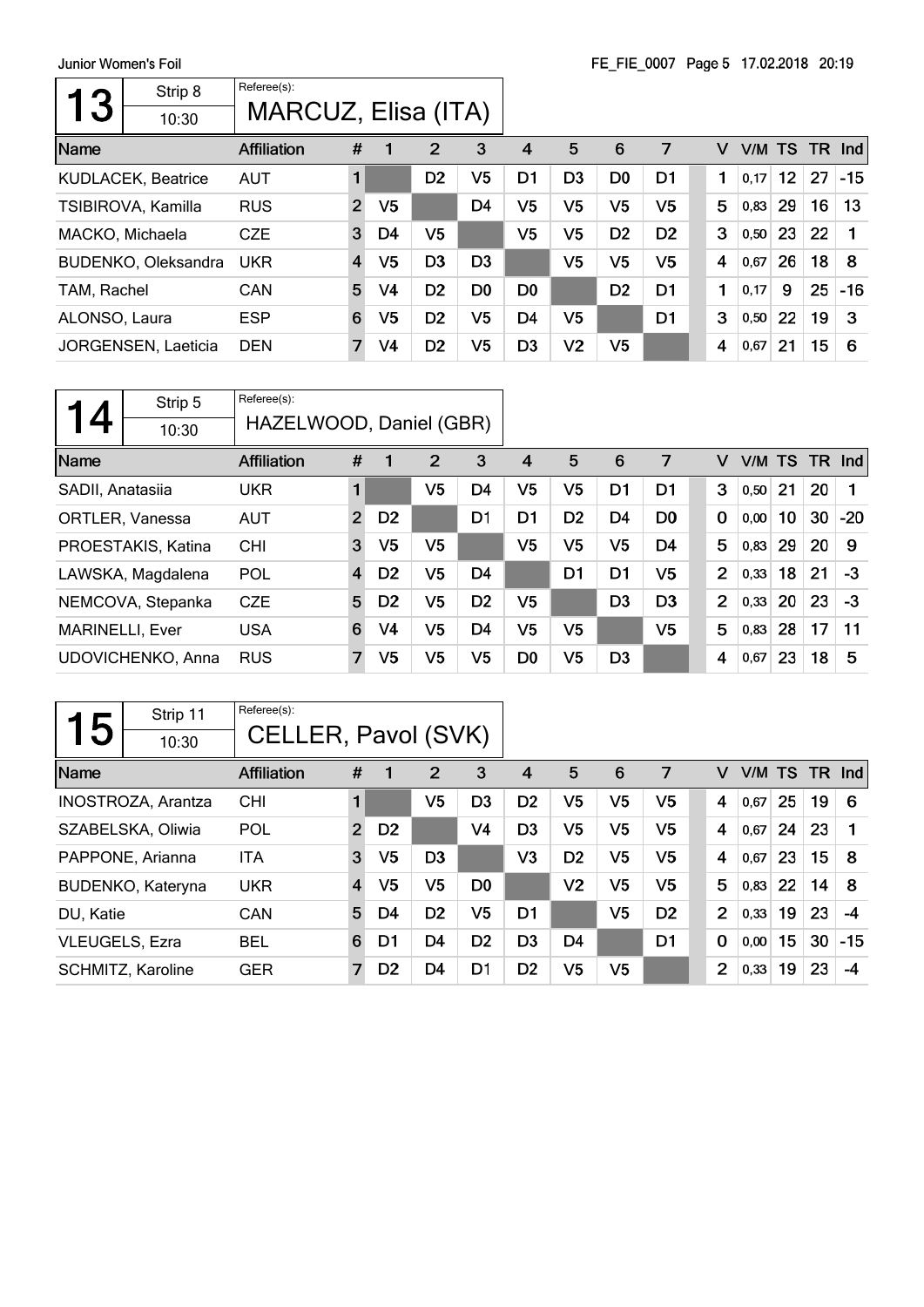Junior Women's Foil  $\overline{\phantom{a}}$ 

 $\mathsf{r}$ 

| JUINOI VYONIEN S FOIL |                           |                      |                |                |                |                |                |                | FE FIE 0007 Page 0 17.02.2016 20.19 |                |                |      |    |     |       |
|-----------------------|---------------------------|----------------------|----------------|----------------|----------------|----------------|----------------|----------------|-------------------------------------|----------------|----------------|------|----|-----|-------|
|                       | Strip 4                   | Referee(s):          |                |                |                |                |                |                |                                     |                |                |      |    |     |       |
| 6                     | 10:30                     | FORGACH, Peter (SVK) |                |                |                |                |                |                |                                     |                |                |      |    |     |       |
| Name                  |                           | <b>Affiliation</b>   | #              | 1              | 2              | 3              | 4              | 5              | 6                                   | 7              | v              | V/M  | TS | TR. | nd    |
|                       | <b>KOTLER, Noa Cydney</b> | <b>ISR</b>           |                |                | D <sub>2</sub> | D1             | D <sub>0</sub> | D <sub>2</sub> | D1                                  | D <sub>3</sub> | 0              | 0,00 | 9  | 30  | $-21$ |
| LIU, Cynthia          |                           | <b>CAN</b>           | $\overline{2}$ | V <sub>5</sub> |                | D <sub>3</sub> | D <sub>3</sub> | V5             | D <sub>0</sub>                      | D <sub>2</sub> | $\overline{2}$ | 0,33 | 18 | 25  | $-7$  |
| STEPHAN, Mona         |                           | <b>GER</b>           | 3              | V <sub>5</sub> | V5             |                | V5             | V4             | V <sub>2</sub>                      | V5             | 6              | 1,00 | 26 | 11  | 15    |
| PASZTOR, Flora        |                           | <b>HUN</b>           | $\overline{4}$ | V <sub>5</sub> | V <sub>5</sub> | D <sub>1</sub> |                | V <sub>5</sub> | V <sub>5</sub>                      | V <sub>5</sub> | 5              | 0,83 | 26 | 15  | 11    |
|                       | <b>GRANVILLE, Bronwen</b> | <b>GBR</b>           | 5              | V <sub>5</sub> | D <sub>3</sub> | D <sub>1</sub> | D <sub>2</sub> |                | V <sub>5</sub>                      | D <sub>1</sub> | $\overline{2}$ | 0,33 | 17 | 22  | -5    |
| ROM, Florentine       |                           | <b>AUT</b>           | 6              | V <sub>5</sub> | V5             | D <sub>1</sub> | D <sub>3</sub> | D <sub>1</sub> |                                     | D <sub>2</sub> | $\overline{2}$ | 0,33 | 17 | 18  | $-1$  |
| MECH, Marta           |                           | POL                  | 7              | V <sub>5</sub> | V5             | D <sub>4</sub> | D <sub>2</sub> | V5             | V <sub>5</sub>                      |                | 4              | 0,67 | 26 | 18  | 8     |

| Strip 3<br>10:30            | Referee(s):<br>DUL, Michal (POL) |                |                |                |                |                |                |                |                |             |                |      |                |        |       |
|-----------------------------|----------------------------------|----------------|----------------|----------------|----------------|----------------|----------------|----------------|----------------|-------------|----------------|------|----------------|--------|-------|
| Name                        | <b>Affiliation</b>               | #              | 1              | 2              | 3              | 4              | 5              | 6              | 7              |             | V              | V/M  | TS.            | TR Ind |       |
| MEMOLI, Claudia             | ITA                              |                |                | V5             | V5             | D3             | V <sub>5</sub> | D <sub>3</sub> | D <sub>3</sub> |             | 3              | 0,50 | 24             | 21     | 3     |
| SOMMER, Johanna             | <b>AUT</b>                       | $\overline{2}$ | D <sub>0</sub> |                | D <sub>0</sub> | D <sub>0</sub> | D <sub>0</sub> | D <sub>2</sub> | D <sub>0</sub> | $\mathbf 0$ |                | 0,00 | $\overline{2}$ | 30     | $-28$ |
| KONDRICZ, Kata              | <b>HUN</b>                       | 3              | D4             | V <sub>5</sub> |                | D1             | V <sub>5</sub> | D <sub>3</sub> | D <sub>2</sub> |             | $\overline{2}$ | 0,33 | 20             | 24     | $-4$  |
| FOURNIGUET, Josephine       | <b>FRA</b>                       | $\overline{4}$ | V <sub>5</sub> | V <sub>5</sub> | V <sub>5</sub> |                | D <sub>2</sub> | V <sub>5</sub> | D <sub>3</sub> |             | 4              | 0,67 | 25             | 15     | 10    |
| <b>BALESTRIERI, Arianna</b> | <b>GBR</b>                       | 5              | D <sub>2</sub> | V <sub>5</sub> | D <sub>4</sub> | V5             |                | D <sub>2</sub> | V <sub>5</sub> |             | 3              | 0,50 | 23             | 21     | 2     |
| NEHAISI, Hilit              | <b>ISR</b>                       | 6              | V5             | V <sub>5</sub> | V5             | D <sub>1</sub> | V <sub>5</sub> |                | D <sub>1</sub> |             | 4              | 0,67 | 22             | 20     | 2     |
| DEVORE, Delphine            | <b>USA</b>                       | 7              | V5             | V <sub>5</sub> | V5             | V <sub>5</sub> | D <sub>4</sub> | V <sub>5</sub> |                |             | 5              | 0,83 | 29             | 14     | 15    |

|                       | Strip 2            | Referee(s):            |                |                |                |                |                |                |                |                |   |        |    |           |            |
|-----------------------|--------------------|------------------------|----------------|----------------|----------------|----------------|----------------|----------------|----------------|----------------|---|--------|----|-----------|------------|
| 8                     | 10:30              | BARDENHAGEN, Tim (GER) |                |                |                |                |                |                |                |                |   |        |    |           |            |
| Name                  |                    | <b>Affiliation</b>     | #              | 1              | 2              | 3              | 4              | 5              | 6              | 7              | v | V/M TS |    | <b>TR</b> | <b>Ind</b> |
| <b>WERNER, Sophia</b> |                    | <b>GER</b>             | $\mathbf{1}$   |                | V5             | V5             | D3             | V5             | V <sub>5</sub> | V5             | 5 | 0,83   | 28 | 12        | 16         |
| KIRSTEN, Ines         |                    | <b>AUT</b>             | $\overline{2}$ | D <sub>0</sub> |                | D1             | D1             | D1             | D <sub>2</sub> | V5             | 1 | 0.17   | 10 | 28        | $-18$      |
|                       | KORLAT, Nikoletta  | <b>UKR</b>             | 3              | D <sub>3</sub> | V <sub>5</sub> |                | V5             | D <sub>1</sub> | V <sub>5</sub> | V5             | 4 | 0,67   | 24 | 21        | 3          |
|                       | PARTRIDGE, Morgan  | <b>USA</b>             | 4              | V5             | V5             | D <sub>3</sub> |                | D <sub>1</sub> | V5             | V5             | 4 | 0,67   | 24 | 19        | 5          |
|                       | THEPAUT, Venissia  | <b>FRA</b>             | $5\phantom{.}$ | D1             | V <sub>5</sub> | V5             | V5             |                | V <sub>5</sub> | V <sub>5</sub> | 5 | 0,83   | 26 | 12        | 14         |
|                       | MANZOLI, Martina   | <b>ITA</b>             | 6              | D <sub>2</sub> | V5             | D <sub>3</sub> | D3             | D <sub>2</sub> |                | V <sub>5</sub> | 2 | 0,33   | 20 | 24        | $-4$       |
|                       | POBLETE, Constanza | <b>CHI</b>             | 7              | D1             | D <sub>3</sub> | D4             | D <sub>2</sub> | D <sub>2</sub> | D <sub>2</sub> |                | 0 | 0,00   | 14 | 30        | $-16$      |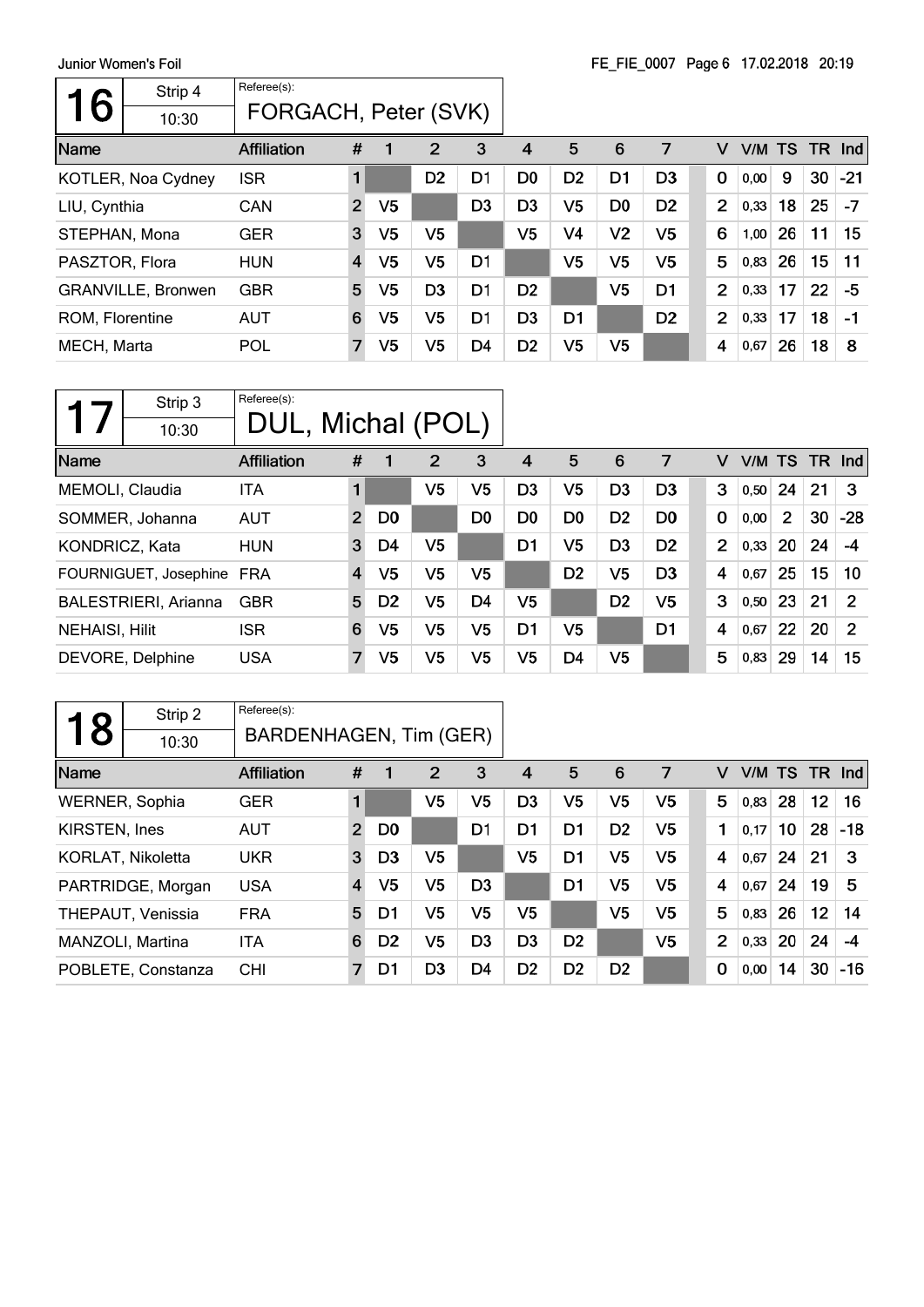| 9                       | Strip 6                     | Referee(s):               |                |                |                |                |                |                |                |                |                |        |    |           |       |
|-------------------------|-----------------------------|---------------------------|----------------|----------------|----------------|----------------|----------------|----------------|----------------|----------------|----------------|--------|----|-----------|-------|
|                         | 10:30                       | REUMUELLER, Martina (AUT) |                |                |                |                |                |                |                |                |                |        |    |           |       |
| Name                    |                             | Affiliation               | #              |                | 2              | 3              | 4              | 5              | 6              | 7              | v              | V/M TS |    | <b>TR</b> | Ind   |
|                         | HANZL, Lilla Zsofia         | <b>HUN</b>                | 1              |                | D <sub>1</sub> | D <sub>4</sub> | D <sub>3</sub> | D <sub>3</sub> | V <sub>5</sub> | D <sub>4</sub> | 1              | 0,17   | 20 | 27        | $-7$  |
|                         | CATARZI, Constance          | <b>FRA</b>                | $\overline{2}$ | V <sub>5</sub> |                | D <sub>0</sub> | V <sub>5</sub> | D <sub>3</sub> | V <sub>5</sub> | V <sub>5</sub> | 4              | 0.67   | 23 | 18        | 5     |
|                         | UDVARDI, Jazmin             | <b>SVK</b>                | 3              | V <sub>5</sub> | V5             |                | D <sub>2</sub> | D4             | V5             | V5             | 4              | 0,67   | 26 | 20        | 6     |
|                         | <b>BRUGGER, Lilli Maria</b> | <b>AUT</b>                | $\overline{4}$ | V5             | D <sub>2</sub> | V5             |                | V5             | V <sub>5</sub> | V5             | 5              | 0,83   | 27 | 17        | 10    |
| <b>ERHARDT, Maike</b>   |                             | <b>GER</b>                | 5              | V <sub>5</sub> | V5             | V5             | D <sub>3</sub> |                | V <sub>5</sub> | V5             | 5              | 0,83   | 28 | 17        | 11    |
| <b>VICENTE, Natalia</b> |                             | <b>ESP</b>                | 6              | D <sub>2</sub> | D <sub>4</sub> | D <sub>2</sub> | D <sub>1</sub> | D <sub>1</sub> |                | D <sub>2</sub> | $\mathbf 0$    | 0,00   | 12 | 30        | $-18$ |
|                         | <b>TOMCZAK, Renata</b>      | POL                       | $\overline{7}$ | V5             | D <sub>1</sub> | D <sub>4</sub> | D <sub>3</sub> | D <sub>1</sub> | V5             |                | $\overline{2}$ | 0,33   | 19 | 26        | $-7$  |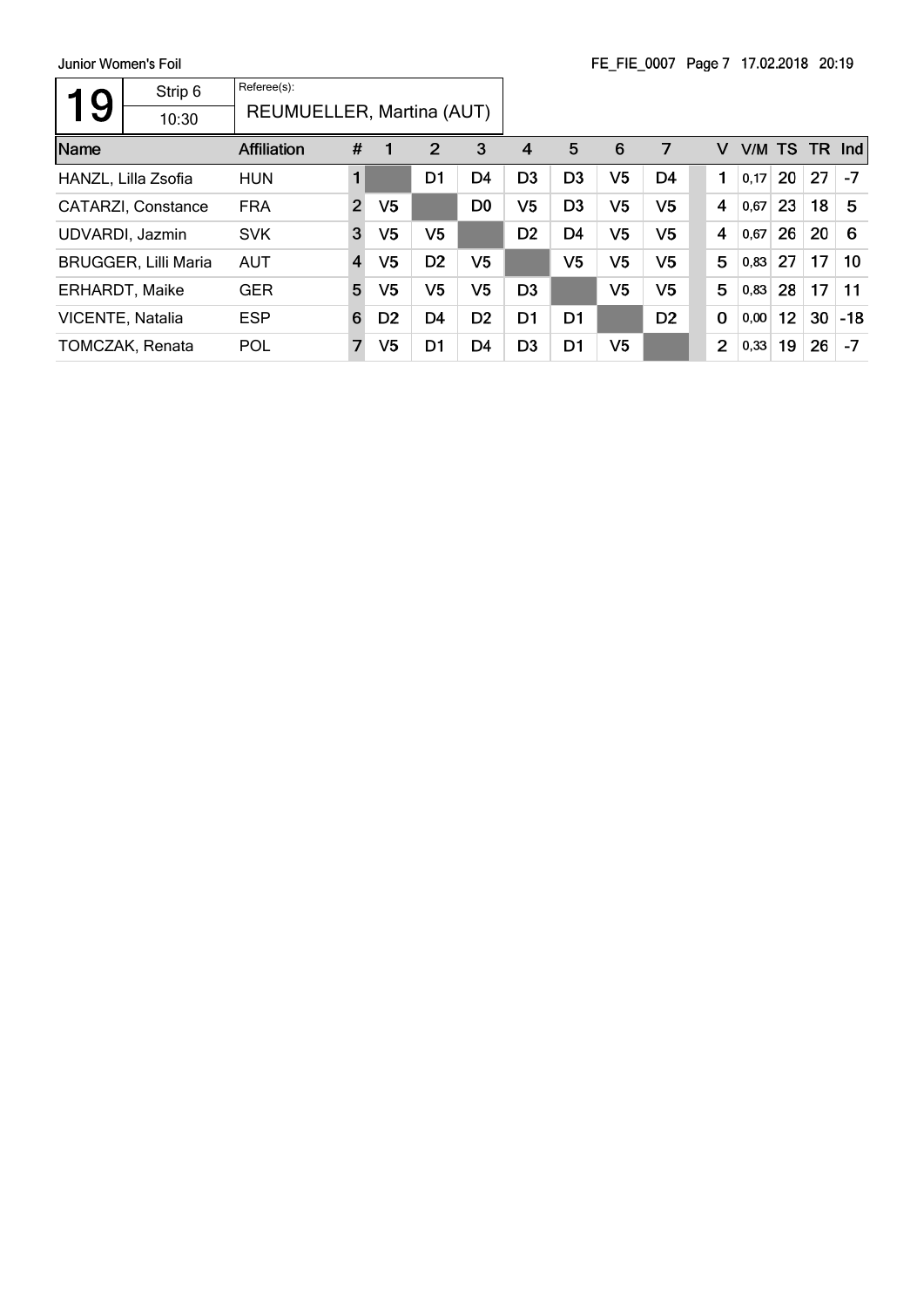

## Seeding for Round #2 - DE

Tournament:<br>Date:<br>FIE Document:

Fredi Grasnek JWC Women Foil 2018<br>Samstag, 17. Februar 2018 - 09:00<br>FE\_FIE\_0008



| Seed             | Name                        | Country    | ΙV             | V/M   | $ \mathsf{TS} $ | TR              | Ind              | Notes    |
|------------------|-----------------------------|------------|----------------|-------|-----------------|-----------------|------------------|----------|
| $\overline{1}$   | ROSSINI, Serena             | <b>ITA</b> | 6              | 1,00  | $\overline{30}$ | $\overline{8}$  | $+22$            | Advanced |
| $\overline{11}$  | EBERT, Leonie               | <b>GER</b> | 6              | 1,00  | $\overline{30}$ | $\overline{8}$  | $+22$            | Advanced |
| $\overline{3}$   | MARTYANOVA, Marta           | <b>RUS</b> | 6              | 1,00  | $\overline{29}$ | 7               | $+22$            | Advanced |
| $\overline{4}$   | RICCI, Marta                | <b>ITA</b> | $\overline{6}$ | 1,00  | $\overline{30}$ | $\overline{9}$  | $+21$            | Advanced |
| $\overline{5}$   | YUSOVA, Victoria            | <b>RUS</b> | $\overline{6}$ | 1,00  | $\overline{29}$ | $\overline{10}$ | $+19$            | Advanced |
| $\overline{6}$   | <b>BERTHIER, Amita</b>      | <b>SGP</b> | $\overline{6}$ | 1,00  | $\overline{30}$ | $\overline{13}$ | $+17$            | Advanced |
| $\overline{7}$   | STEPHAN, Mona               | <b>GER</b> | $\overline{6}$ | 1,00  | $\overline{26}$ | $\overline{11}$ | $+15$            | Advanced |
| $\overline{8}$   | <b>TANGHERLINI</b> , Elena  | <b>ITA</b> | $\overline{5}$ | 0,83  | $\overline{28}$ | 9               | $+19$            | Advanced |
| $\overline{9}$   | TIEU, May                   | <b>USA</b> | $\overline{5}$ | 0,83  | $\overline{27}$ | $\overline{10}$ | $+17$            | Advanced |
| $\overline{10}$  | CAULFIELD, Jane             | CAN        | 5              | 0,83  | 29              | $\overline{13}$ | $+16$            | Advanced |
| 11               | <b>WERNER, Sophia</b>       | <b>GER</b> | 5              | 0,83  | 28              | $\overline{12}$ | $+16$            | Advanced |
| $\overline{12}$  | <b>DEVORE, Delphine</b>     | <b>USA</b> | 5              | 0,83  | 29              | $\overline{14}$ | $+15$            | Advanced |
| $\overline{13}$  | <b>THEPAUT, Venissia</b>    | FRA        | 5              | 0,83  | 26              | $\overline{12}$ | $+14$            | Advanced |
| $\overline{14}$  | TSIBIROVA, Kamilla          | RUS        | 5              | 0,83  | $\overline{29}$ | $\overline{16}$ | $+13$            | Advanced |
| $\overline{15}$  | <b>KIRSCH, Anne</b>         | <b>GER</b> | $\overline{5}$ | 0,83  | 27              | $\overline{14}$ | $+13$            | Advanced |
| 16T              | <b>ERHARDT, Maike</b>       | <b>GER</b> | $\overline{5}$ | 0,83  | $\overline{28}$ | $\overline{17}$ | $+11$            | Advanced |
| 16T              | <b>MARINELLI, Ever</b>      | <b>USA</b> | 5              | 0,83  | 28              | $\overline{17}$ | $+11$            | Advanced |
| $\overline{18}$  | PASZTOR, Flora              | <b>HUN</b> | 5              | 0,83  | 26              | $\overline{15}$ | $+11$            | Advanced |
| $\overline{19}$  | <b>BRUGGER, Lilli Maria</b> | <b>AUT</b> | 5              | 0,83  | 27              | $\overline{17}$ | $+10$            | Advanced |
| 20               | FILBY, Sarah                | CAN        | $\overline{5}$ | 0,83  | $\overline{26}$ | $\overline{16}$ | $+10$            | Advanced |
| $\overline{21}$  | PROESTAKIS, Katina          | CHI        | 5              | 0,83  | $\overline{29}$ | 20              | $+9$             | Advanced |
| <b>22T</b>       | DHUIQUE-HEIN, Aliya         | <b>GER</b> | 5              | 0,83  | $\overline{27}$ | $\overline{18}$ | $+9$             | Advanced |
| 22T              | <b>RECHER, Alice</b>        | FRA        | $\overline{5}$ | 0,83  | $\overline{27}$ | $\overline{18}$ | $+9$             | Advanced |
| $\overline{24}$  | LUONG, Paige                | <b>USA</b> | 5              | 0,83  | $\overline{24}$ | $\overline{15}$ | $+9$             | Advanced |
| 25               | CASTRO, Ariadna             | <b>ESP</b> | 5              | 0,83  | $\overline{25}$ | $\overline{17}$ | $+8$             | Advanced |
| 26               | <b>BUDENKO, Kateryna</b>    | <b>UKR</b> | $\overline{5}$ | 0,83  | $\overline{22}$ | $\overline{14}$ | $\overline{+8}$  | Advanced |
| 27               | LEE, Morgan                 | <b>USA</b> | 4              | 0,67  | 26              | $\overline{13}$ | $\overline{+13}$ | Advanced |
| 28               | ZHOU, Emme                  | <b>USA</b> | 4              | 0,67  | 28              | $\overline{17}$ | $+11$            | Advanced |
| 29               | <b>TORTELOTTI, Lucia</b>    | <b>ITA</b> | 4              | 0,67  | 25              | $\overline{14}$ | $+11$            | Advanced |
| 30T              | FOURNIGUET, Josephine       | FRA        | $\overline{4}$ | 0,67  | 25              | $\overline{15}$ | $+10$            | Advanced |
| 30T              | CHIBA, Akane                | <b>JPN</b> | 4              | 0,67  | 25              | $\overline{15}$ | $+10$            | Advanced |
| 32T              | POLOZIUK, Alina             | <b>UKR</b> | 4              | 0,67  | 25              | $\overline{16}$ | $+9$             | Advanced |
| 32T              | <b>DESCHNER, Stefani</b>    | <b>USA</b> | $\overline{4}$ | 0,67  | 25              | $\overline{16}$ | $+9$             | Advanced |
| 34T              | JEGLINSKA, Aleksandra       | POL        | 4              | 0,67  | $\overline{26}$ | $\overline{18}$ | $\overline{+8}$  | Advanced |
| 34T              | <b>UMETSU, Haruka</b>       | <b>JPN</b> | 4              | 0,67  | 26              | $\overline{18}$ | $+8$             | Advanced |
| 34T              | <b>MECH, Marta</b>          | POL        | 4              | 0,67  | 26              | $\overline{18}$ | $+8$             | Advanced |
| 34T              | <b>BUDENKO, Oleksandra</b>  | <b>UKR</b> | 4              | 0,67  | 26              | $\overline{18}$ | $+8$             | Advanced |
| $\overline{38}$  | PAPPONE, Arianna            | <b>ITA</b> | 4              | 0,67  | 23              | $\overline{15}$ | $+8$             | Advanced |
| 39               | RASSOLOVA, Valeriya         | RUS        | $\overline{4}$ | 0,67  | 26              | $\overline{19}$ | $+7$             | Advanced |
| 40               | FAVARETTO, Martina          | <b>ITA</b> | 4              | 0,67  | $\overline{24}$ | $\overline{17}$ | $+7$             | Advanced |
| 41               | SUNDUCHKOVA, Alexandra      | <b>RUS</b> | 4              | 0,67  | 23              | $\overline{16}$ | $+7$             | Advanced |
| 42               | <b>UDVARDI</b> , Jazmin     | <b>SVK</b> | 4              | 0,67  | 26              | 20              | $+6$             | Advanced |
| 43T              | CAO, Ying                   | CAN        | 4              | 0,67  | 25              | $\overline{19}$ | $+6$             | Advanced |
| $\overline{43T}$ | <b>INOSTROZA, Arantza</b>   | CHI        | 4              | 0.67  | 25              | 19              | +6               | Advanced |
| 45               | JORGENSEN, Laeticia         | <b>DEN</b> | 4              | 0,67  | 21              | $\overline{15}$ | $+6$             | Advanced |
| 46               | TSAI, Xiao-Qing             | <b>TPE</b> | 4              | 0,67  | 20              | 14              | $+6$             | Advanced |
| 47               | <b>UELTGESFORTH, Pia</b>    | <b>GER</b> | 4              | 0,67  | 25              | 20              | $+5$             | Advanced |
| 48T              | PATRU, Morgane              | FRA        | 4              | 0,67  | $\overline{24}$ | $\overline{19}$ | $+5$             | Advanced |
| 48T              | PARTRIDGE, Morgan           | <b>USA</b> | 4              | 0,67  | $\overline{24}$ | $\overline{19}$ | $+5$             | Advanced |
| 50T              | CATARZI, Constance          | <b>FRA</b> | 4              | 0,67  | $\overline{23}$ | $\overline{18}$ | $+5$             | Advanced |
| 50T              | WISOKY, Weronika            | POL        | 4              | 0,67  | 23              | $\overline{18}$ | $+5$             | Advanced |
| 50T              | MIZOGUCHI, Reina            | <b>JPN</b> | $\overline{4}$ | 0,67  | 23              | $\overline{18}$ | $+5$             | Advanced |
| 50T              | UDOVICHENKO, Anna           | <b>RUS</b> | 4              | 0,67  | 23              | $\overline{18}$ | $+5$             | Advanced |
| $\overline{54}$  | KANO, Arisa                 | <b>JPN</b> | 4              | 0,67  | $\overline{24}$ | 20              | $+4$             | Advanced |
| 55               | KORLAT, Nikoletta           | <b>UKR</b> | 4              | 0,67  | 24              | $\overline{21}$ | $+3$             | Advanced |
| 56               | POSGAY, Zsofia              | <b>GER</b> | 4              | 0,67  | $\overline{21}$ | $\overline{18}$ | $+3$             | Advanced |
| 57               | <b>NEHAISI, Hilit</b>       | <b>ISR</b> | 4              | 0,67  | $\overline{22}$ | 20              | $+2$             | Advanced |
| 58               | BERNO, Eleonora             | <b>ITA</b> | $\overline{4}$ | 0,67  | $\overline{25}$ | $\overline{24}$ | $+1$             | Advanced |
| 59               | SZABELSKA, Oliwia           | <b>POL</b> | 4              | 0,67  | $\overline{24}$ | 23              | $+1$             | Advanced |
| 60               | MATYSIAK, Katarzyna         | <b>POL</b> | 4              | 0,67  | $\overline{22}$ | 23              | $-1$             | Advanced |
| 61               | LIDZBARSKA, Julia           | POL        | 4              | 0,67  | $\overline{21}$ | $\overline{23}$ | $\overline{-2}$  | Advanced |
| $\overline{62}$  | <b>MINARIK, Natalie</b>     | <b>USA</b> | 3              | 0,50  | 26              | $\overline{18}$ | $+8$             | Advanced |
| 63               | PACELLI, Maria Teresa       | <b>ITA</b> | $\overline{3}$ | 0,50  | 23              | $\overline{16}$ | $\overline{+7}$  | Advanced |
| 64T              | SCRUGGS, Lauren             | <b>USA</b> | $\overline{3}$ | 0,50  | 25              | 20              | $+5$             | Advanced |
| 64T              | SEMENOVA, Anastasia         | <b>RUS</b> | $\overline{3}$ | 0,50  | 25              | 20              | $+5$             | Advanced |
| 66               | NEWTON-HUGHES, Phoebe       | <b>GBR</b> | 3              | 0,50  | 26              | 23              | $+3$             | Advanced |
| 67               | MEMOLI, Claudia             | <b>ITA</b> | $\overline{3}$ | 0, 50 | $\overline{24}$ | $\overline{21}$ | $+3$             | Advanced |
| 68               | MORI, Chihiro               | <b>JPN</b> | $\overline{3}$ | 0, 50 | 23              | 20              | $\overline{+3}$  | Advanced |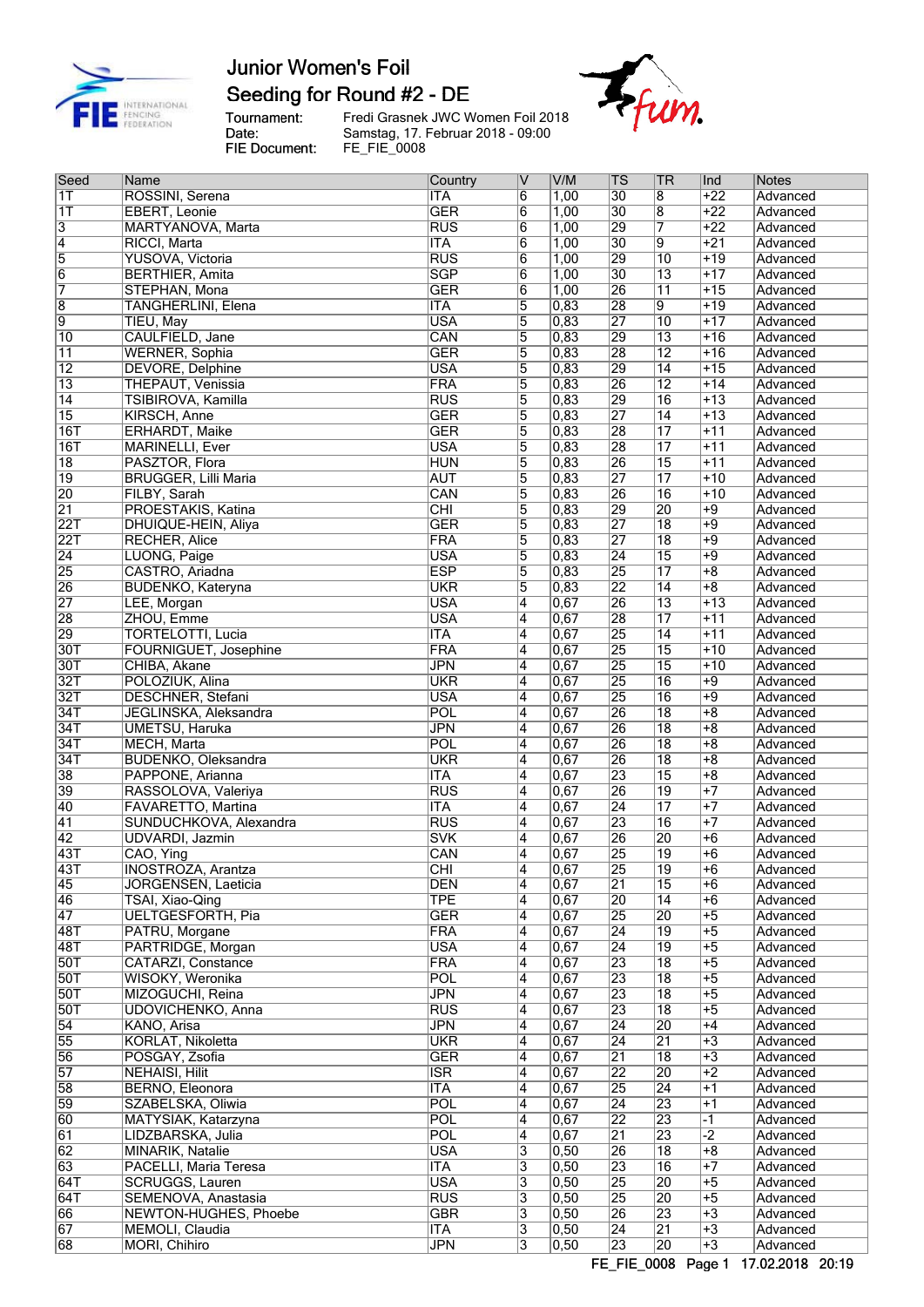Junior Women's Foil

#### FE\_FIE\_0008 Page 2 17.02.2018 20:19

| Seed             | Name                                                  | Country                 | V                         | V/M  | $ \mathsf{TS} $         | <b>TR</b>       | Ind                  | <b>Notes</b> |
|------------------|-------------------------------------------------------|-------------------------|---------------------------|------|-------------------------|-----------------|----------------------|--------------|
| 69               | ALONSO, Laura                                         | <b>ESP</b>              | 3                         | 0,50 | $\overline{22}$         | $\overline{19}$ | $+3$                 | Advanced     |
| 70               |                                                       | <b>RUS</b>              | $\overline{3}$            | 0,50 | 24                      | $\overline{22}$ | $+2$                 | Advanced     |
|                  | KARPACHEVA, Anastasiya<br><b>BALESTRIERI, Arianna</b> | <b>GBR</b>              |                           | 0,50 | 23                      | $\overline{21}$ | $+2$                 |              |
| $\overline{71}$  |                                                       |                         | 3                         |      |                         |                 |                      | Advanced     |
| $\overline{72}$  | TARANENKO, Anna                                       | <b>UKR</b>              | 3                         | 0,50 | $\overline{22}$         | 20              | $+2$                 | Advanced     |
| 73T              | MACKO, Michaela                                       | CZE                     | $\overline{\overline{3}}$ | 0,50 | 23                      | $\overline{22}$ | $+1$                 | Advanced     |
| 73T              | VOELKER, Johanna                                      | <b>GER</b>              | 3                         | 0,50 | 23                      | 22              | $+1$                 | Advanced     |
| 73T              | CANDIANI, Vittoria                                    | <b>ITA</b>              | 3                         | 0,50 | $\overline{23}$         | 22              | $+1$                 | Advanced     |
| 76               | SADII, Anatasiia                                      | <b>UKR</b>              | $\overline{\overline{3}}$ | 0,50 | 21                      | 20              | $+1$                 | Advanced     |
| $\overline{77}$  | PUGLIA, Serena                                        | <b>ITA</b>              | 3                         | 0,50 | 23                      | 24              | $\overline{-1}$      | Advanced     |
| 78               | <b>SCHNEEGANS, Anne Sophie</b>                        | <b>GER</b>              | 3                         | 0,50 | 19                      | 20              | $-1$                 | Advanced     |
| 79               | <b>CAMPBELL, Alice</b>                                | <b>GBR</b>              | 3                         | 0,50 | $\overline{21}$         | 25              | $-4$                 | Advanced     |
| 80               | MAGERAS, Finnula                                      | <b>IRL</b>              | $\overline{\overline{3}}$ | 0,50 | 15                      | $\overline{21}$ | $-\overline{6}$      | Advanced     |
| 81               | ROM, Florentine                                       | <b>AUT</b>              | $\overline{2}$            | 0,33 | $\overline{17}$         | $\overline{18}$ | $\overline{-1}$      | Advanced     |
| 82               | MIRONIUK, Dariia                                      | <b>UKR</b>              | $\overline{2}$            | 0,33 | $\overline{21}$         | 23              | $\overline{2}$       | Advanced     |
| 83T              | STAMOS, Maria                                         | <b>USA</b>              | $\overline{2}$            | 0,33 | $\overline{20}$         | 23              | $\overline{-3}$      | Advanced     |
| 83T              | NEMCOVA, Stepanka                                     | CZE                     | $\overline{2}$            | 0,33 | $\overline{20}$         | 23              | $\overline{-3}$      | Advanced     |
| <b>85T</b>       | LAWSKA, Magdalena                                     | POL                     | $\overline{2}$            | 0,33 | $\overline{18}$         | $\overline{21}$ | $\overline{-3}$      | Advanced     |
| <b>85T</b>       | LACHERAY, Eva                                         | FRA                     | $\overline{2}$            | 0,33 | $\overline{18}$         | $\overline{21}$ | $\overline{\cdot}$ 3 | Advanced     |
| 87               | KRALIKOVA, Veronika                                   | <b>SVK</b>              | $\overline{2}$            | 0,33 | $\overline{21}$         | 25              | $-4$                 | Advanced     |
| 88T              | MANZOLI, Martina                                      | <b>ITA</b>              | $\overline{2}$            | 0,33 | 20                      | $\overline{24}$ | $-4$                 | Advanced     |
| <b>88T</b>       | KONDRICZ, Kata                                        | <b>HUN</b>              | $\overline{2}$            | 0,33 | $\overline{20}$         | $\overline{24}$ | $-4$                 | Advanced     |
| 90T              | DU, Katie                                             | CAN                     | $\overline{2}$            | 0,33 | $\overline{19}$         | 23              | $-4$                 | Advanced     |
| 90T              | SCHMITZ, Karoline                                     | <b>GER</b>              | $\overline{2}$            | 0,33 | $\overline{19}$         | 23              | $-4$                 | Advanced     |
|                  |                                                       |                         |                           |      |                         |                 |                      |              |
| 92               | <b>AVELLEIRA, Hillary</b>                             | $\overline{\text{VEN}}$ | $\overline{2}$            | 0,33 | $\overline{17}$         | $\overline{21}$ | $-4$                 | Advanced     |
| 93               | PRYTKOVA, Arina                                       | <b>RUS</b>              | $\overline{2}$            | 0,33 | $\overline{21}$         | 26              | $\overline{-5}$      | Advanced     |
| $\overline{94}$  | MARTINEZ LOPEZ, Andrea                                | <b>ESP</b>              | $\overline{2}$            | 0,33 | $\overline{18}$         | 23              | $-5$                 | Advanced     |
| 95               | <b>GRANVILLE, Bronwen</b>                             | <b>GBR</b>              | $\overline{2}$            | 0,33 | $\overline{17}$         | 22              | $-5$                 | Advanced     |
| 96               | <b>BRETEAU, Andrea</b>                                | <b>ESP</b>              | $\overline{2}$            | 0,33 | $\overline{21}$         | 28              |                      | Advanced     |
| $\overline{97}$  | TOMCZAK, Renata                                       | POL                     | $\overline{2}$            | 0,33 | $\overline{19}$         | 26              | -7                   | Advanced     |
| 98               | LIU, Cynthia                                          | CAN                     | $\overline{2}$            | 0,33 | $\overline{18}$         | 25              | $\overline{\cdot}$   | Advanced     |
| 99               | LEE, Anna                                             | $\overline{\text{IRL}}$ | $\overline{2}$            | 0,33 | 16                      | 23              |                      | Advanced     |
| 100              | SEDLAKOVA, Isabela                                    | CZE                     | $\overline{2}$            | 0,33 | $\overline{16}$         | $\overline{24}$ | $-\sqrt{8}$          | Advanced     |
| 101              | WIECZOREK, Aleksandra                                 | $\overline{POL}$        | $\overline{2}$            | 0,33 | $\overline{15}$         | 23              | $\overline{-8}$      | Advanced     |
| 102              | <b>MARGETICH, Iris</b>                                | <b>AUT</b>              | $\overline{2}$            | 0,33 | $\overline{18}$         | 27              | -9                   | Advanced     |
| 103              | MONTECINOS, Lisa                                      | $\overline{CHI}$        | $\overline{2}$            | 0,33 | $\overline{13}$         | 25              | $-12$                | Advanced     |
| 104              | MURAWSKA, Karolina                                    | POL                     | $\overline{2}$            | 0,33 | $\overline{12}$         | 24              | $-12$                | Advanced     |
| 105              | SWENNEN, Annemaine                                    | <b>BEL</b>              | $\overline{2}$            | 0,33 | $\overline{13}$         | 28              | $-15$                | Eliminated   |
| 106              | LIN, Annie                                            | CAN                     | 1                         | 0,17 | $\overline{21}$         | 26              | $-5$                 | Eliminated   |
| 107              | HANZL, Lilla Zsofia                                   | <b>HUN</b>              | 1                         | 0,17 | 20                      | 27              |                      | Eliminated   |
| 108              | CANTUCCI, Gaia                                        | $\overline{\text{SVK}}$ | 1                         | 0,17 | $\overline{18}$         | 25              |                      | Eliminated   |
|                  | PODSTATZKY, Oktavia                                   |                         |                           | 0,17 | $\overline{17}$         | 26              | -9                   | Eliminated   |
| 109              |                                                       | <b>AUT</b>              | 1                         |      |                         | 28              |                      |              |
| $\overline{110}$ | KRYVONOS, Mariya                                      | <b>UKR</b>              | 1                         | 0,17 | $\overline{17}$         |                 | $-11$                | Eliminated   |
| 111              | CHERNENKO, Dayana                                     | <b>ISR</b>              | 1                         | 0,17 | $\overline{14}$         | 26              | $-12$                | Eliminated   |
| 112              | TAKADA, Maho                                          | JPN                     | 1                         | 0,17 | 16                      | 29              | -13                  | Eliminated   |
| $\overline{113}$ | KOLODZIEJCZYK, Malwina                                | POL                     | 1                         | 0,17 | $\overline{14}$         | 27              | $-13$                | Eliminated   |
| $\overline{114}$ | KUDLACEK, Beatrice                                    | <b>AUT</b>              | 1                         | 0,17 | $\overline{12}$         | 27              | $-15$                | Eliminated   |
| 115              | TOPORSKA, Joanna                                      | POL                     | 1                         | 0,17 | $\overline{13}$         | 29              | $-16$                | Eliminated   |
| 116              | TAM, Rachel                                           | CAN                     | 1                         | 0,17 | 9                       | 25              | $-16$                | Eliminated   |
| 117              | MATRASZEK, Veronika Viktorie                          | <b>CZE</b>              | 1                         | 0,17 | $\overline{10}$         | 27              | $-17$                | Eliminated   |
| 118              | KIRSTEN, Ines                                         | <b>AUT</b>              | 1                         | 0,17 | $\overline{10}$         | 28              | $-18$                | Eliminated   |
| 119              | <b>BRUNETS, Sophie Irene</b>                          | <b>GER</b>              | 1                         | 0,17 | 9                       | $\overline{27}$ | $-18$                | Eliminated   |
| 120              | BARAN, Aydan                                          | TUR                     | 1                         | 0,17 | $\overline{8}$          | 29              | $-21$                | Eliminated   |
| 121T             | <b>VLEUGELS, Ezra</b>                                 | <b>BEL</b>              | 0                         | 0,00 | 15                      | $\overline{30}$ | $-15$                | Eliminated   |
| 121T             | BARTALOVA, Vivien                                     | <b>SVK</b>              | 0                         | 0,00 | $\overline{15}$         | 30              | $-15$                | Eliminated   |
| 123              | POBLETE, Constanza                                    | $\overline{\text{CHI}}$ | $\overline{0}$            | 0,00 | $\overline{14}$         | $\overline{30}$ | $-16$                | Eliminated   |
| 124              | HOME, Amy                                             | <b>GBR</b>              | 0                         | 0,00 | $\overline{12}$         | 28              | $-16$                | Eliminated   |
| 125              | <b>WILLIAMSON, Lucy-Belle</b>                         | $\overline{\text{GBR}}$ | 0                         | 0,00 | $\overline{10}$         | $\overline{27}$ | $-17$                | Eliminated   |
| 126              | <b>VICENTE, Natalia</b>                               | <b>ESP</b>              | 0                         | 0,00 | $\overline{12}$         | $\overline{30}$ | $-18$                | Eliminated   |
| 127              | ORTLER, Vanessa                                       | <b>AUT</b>              | 0                         | 0,00 | $\overline{10}$         | 30              | $-20$                | Eliminated   |
| 128              | KOTLER, Noa Cydney                                    | $\overline{\text{ISR}}$ | 0                         | 0,00 | 9                       | 30              | -21                  | Eliminated   |
|                  |                                                       |                         |                           |      |                         |                 |                      |              |
| 129              | DON, Laura                                            | <b>BEL</b>              | 0                         | 0,00 | 7                       | $\overline{30}$ | $-23$                | Eliminated   |
| 130              | RUBILAR, Javiera                                      | CHI                     | 0                         | 0,00 | 5                       | $\overline{30}$ | $-25$                | Eliminated   |
| 131              | OSWALD, Julia                                         | <b>AUT</b>              | 0                         | 0,00 | 4                       | 30              | $-26$                | Eliminated   |
| 132              | MOSER, Magdalena                                      | <b>AUT</b>              | 0                         | 0,00 | $\overline{\mathbf{3}}$ | $\overline{30}$ | $-27$                | Eliminated   |
| 133              | SOMMER, Johanna                                       | <b>AUT</b>              | $\overline{0}$            | 0,00 | $\overline{2}$          | $\overline{30}$ | $-28$                | Eliminated   |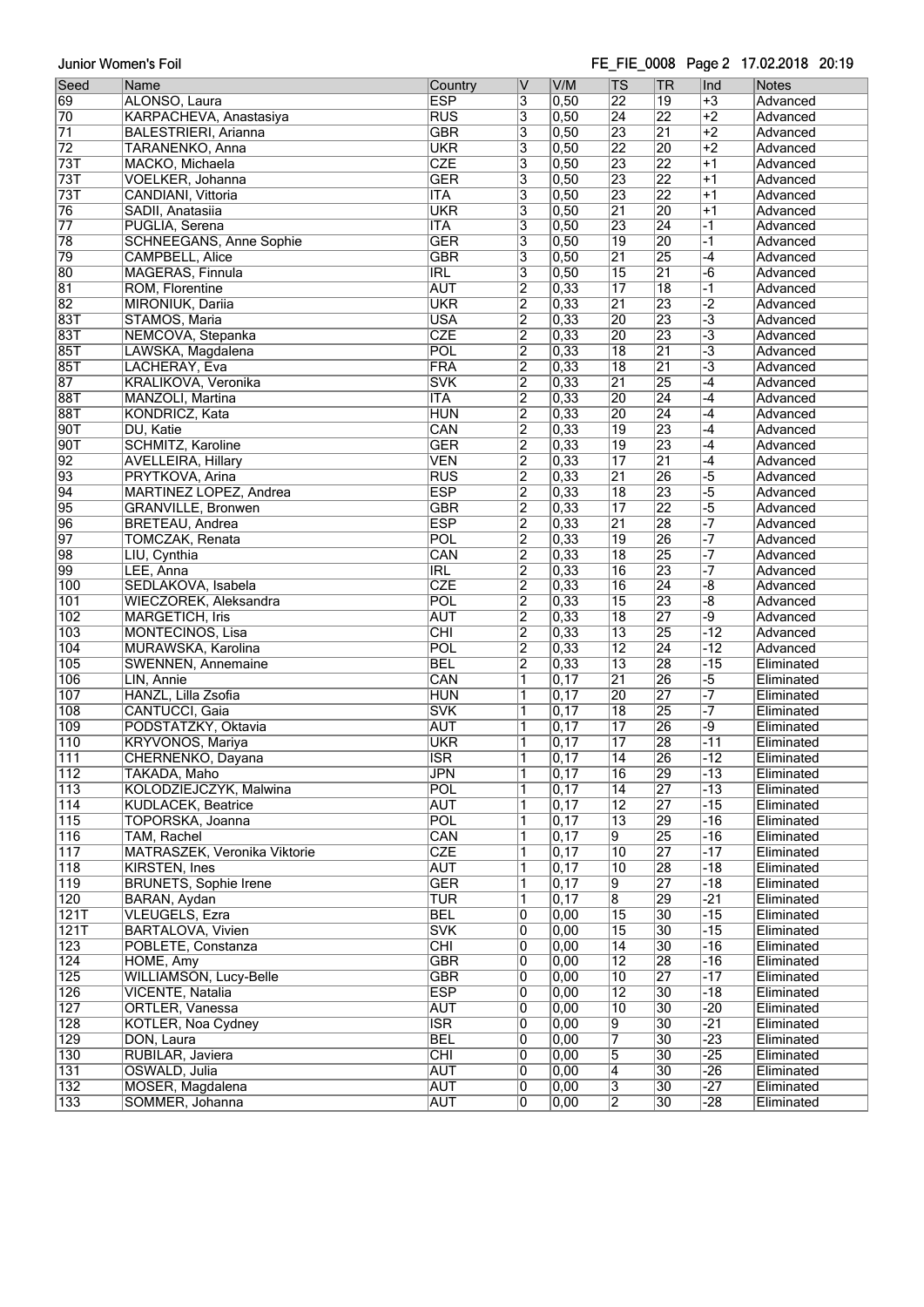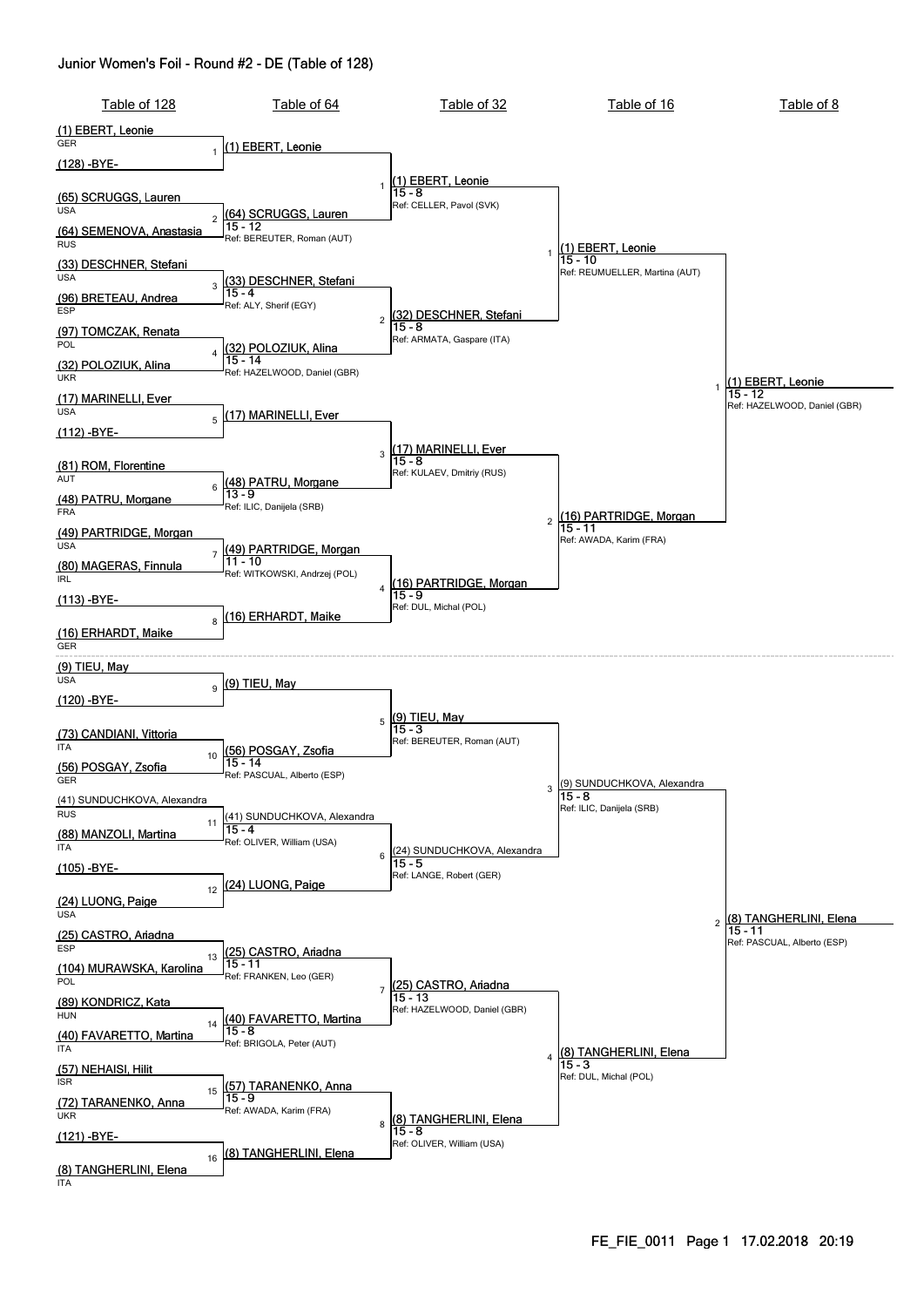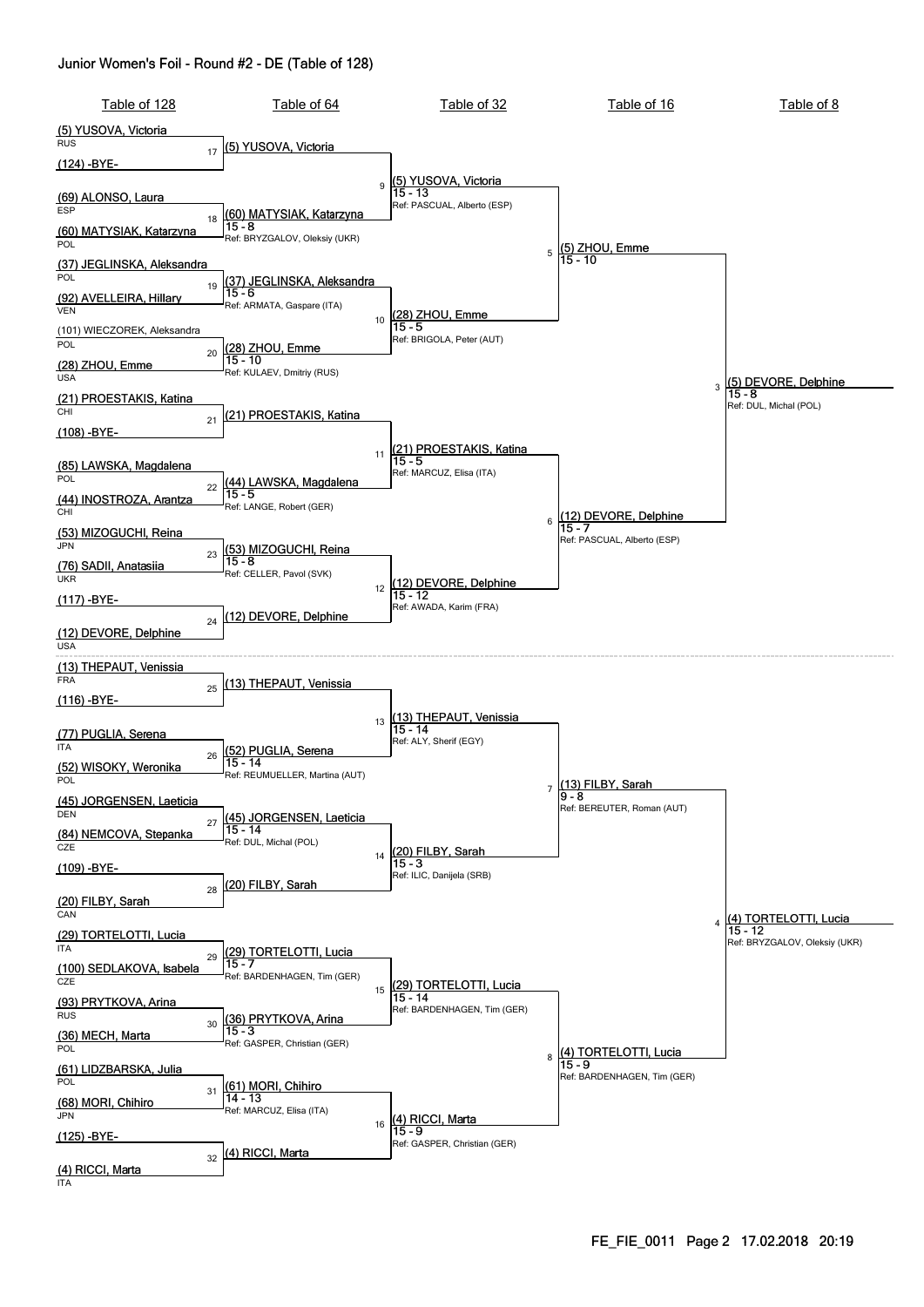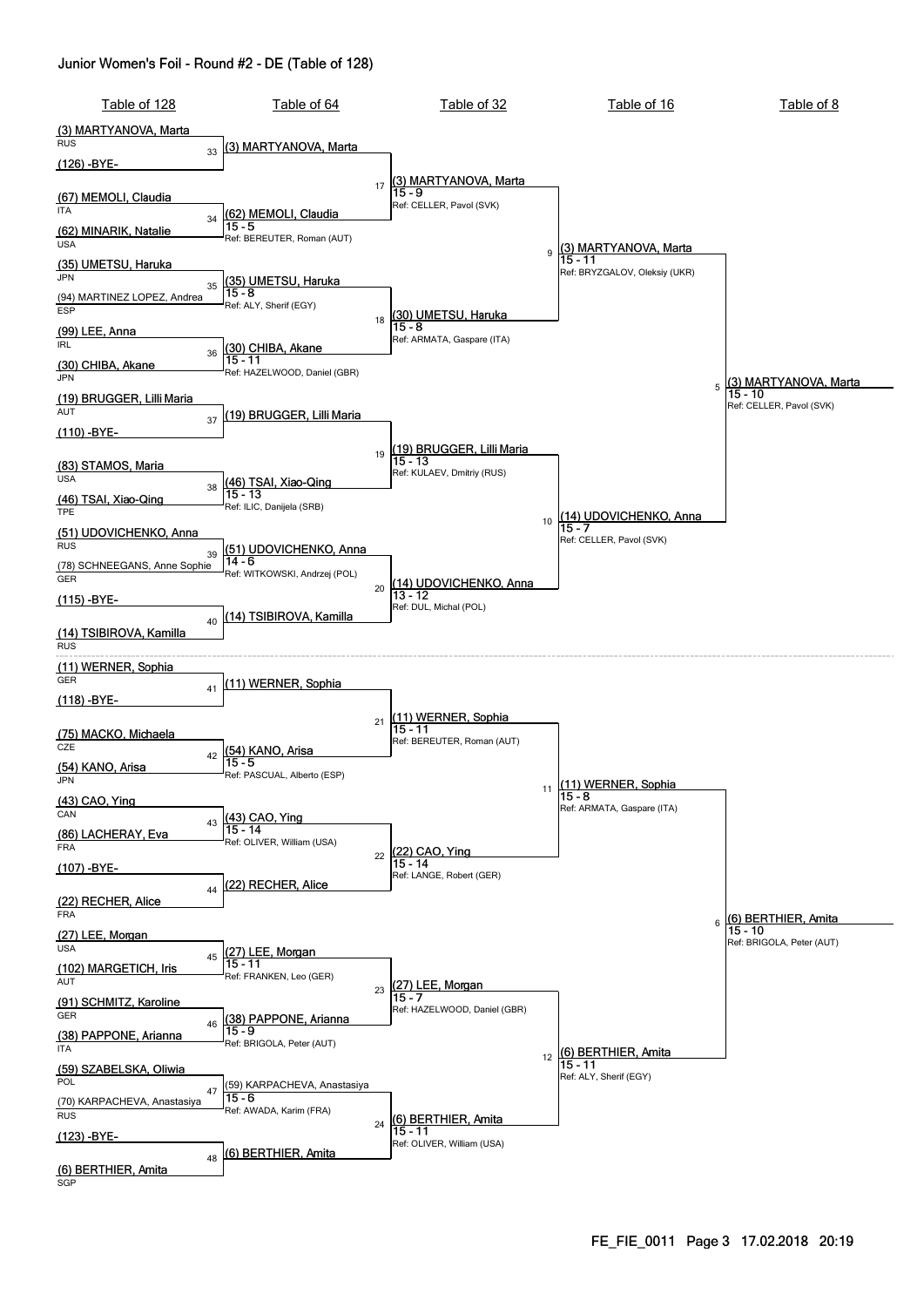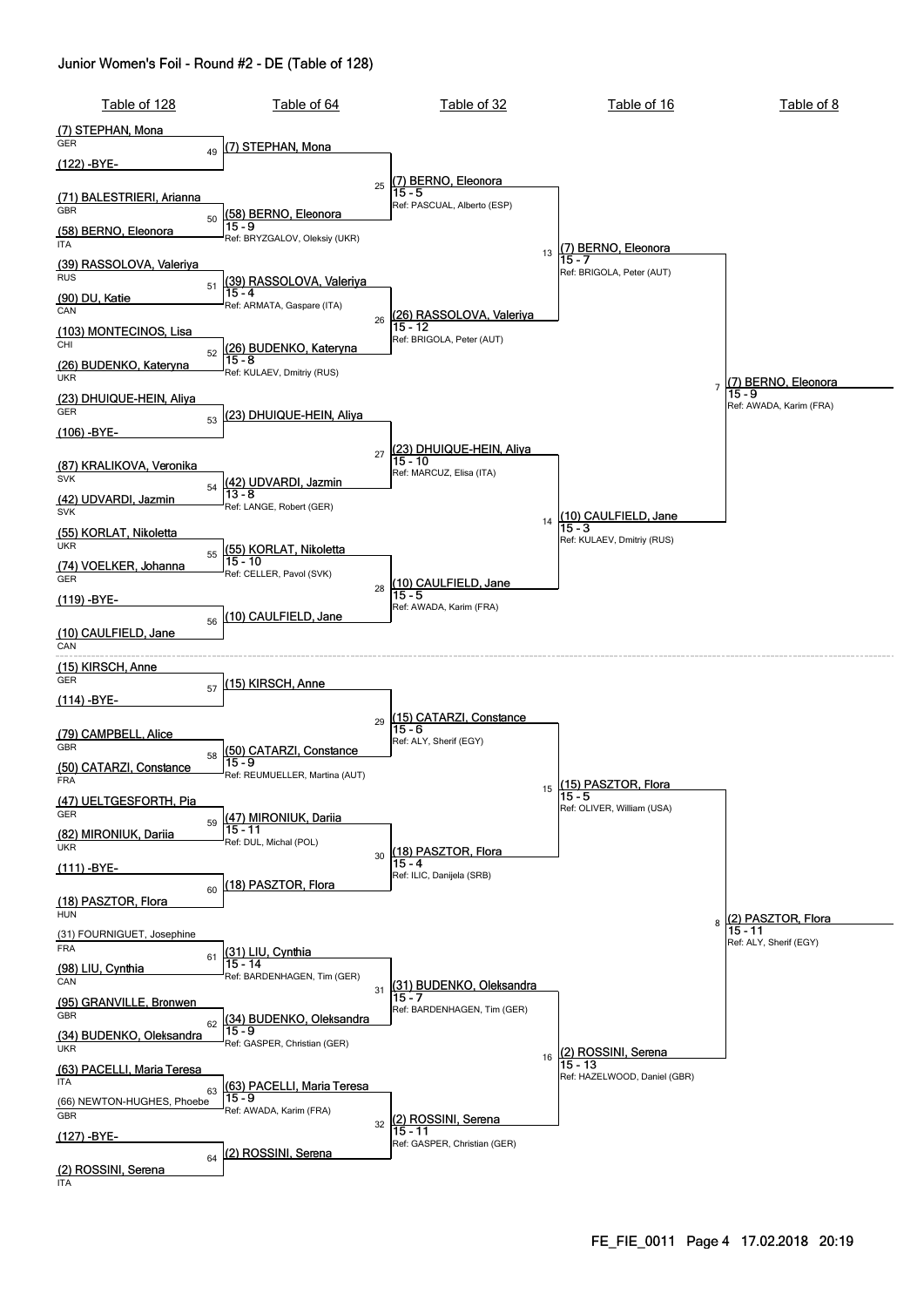| Table of 8                                  | Semi-Finals                             | Finals                                                                    |                                                                     |
|---------------------------------------------|-----------------------------------------|---------------------------------------------------------------------------|---------------------------------------------------------------------|
| (1) EBERT, Leonie<br><b>GER</b>             | (1) TANGHERLINI, Elena                  |                                                                           |                                                                     |
| TANGHERLINI, Elena<br>(8)<br><b>ITA</b>     | 15 - 14<br>Ref: ILIC, Danijela (SRB)    | (1) DEVORE, Delphine                                                      |                                                                     |
| (5) DEVORE, Delphine<br><b>USA</b>          | (4) DEVORE, Delphine                    | $15 - 13$<br>Ref: AWADA, Karim (FRA)<br>Assist: BRYZGALOV, Oleksiy (UKR)  |                                                                     |
| TORTELOTTI, Lucia<br>(4)<br><b>ITA</b>      | 15 - 7<br>Ref: AWADA, Karim (FRA)       | Assist: BEREUTER, Roman (AUT)                                             | 1) DEVORE, Delphine                                                 |
| (3) MARTYANOVA, Marta<br><b>RUS</b>         | (3) MARTYANOVA, Marta<br>ર              |                                                                           | 15 - 12<br>Ref: BEREUTER, Roman (AUT)<br>Assist: AWADA, Karim (FRA) |
| (6) BERTHIER, Amita<br>SGP                  | 15 - 13<br>Ref: PASCUAL, Alberto (ESP)  | (2) PASZTOR, Flora                                                        | Assist: BRYZGALOV, Oleksiy (UKR)                                    |
| <b>BERNO, Eleonora</b><br>(7)<br><b>ITA</b> | (2) PASZTOR, Flora                      | 15 - 12<br>Ref: BRYZGALOV, Oleksiy (UKR)<br>Assist: BEREUTER, Roman (AUT) |                                                                     |
| (2) PASZTOR, Flora<br>HUN                   | 15 - 8<br>Ref: BRYZGALOV, Oleksiy (UKR) | Assist: AWADA, Karim (FRA)                                                |                                                                     |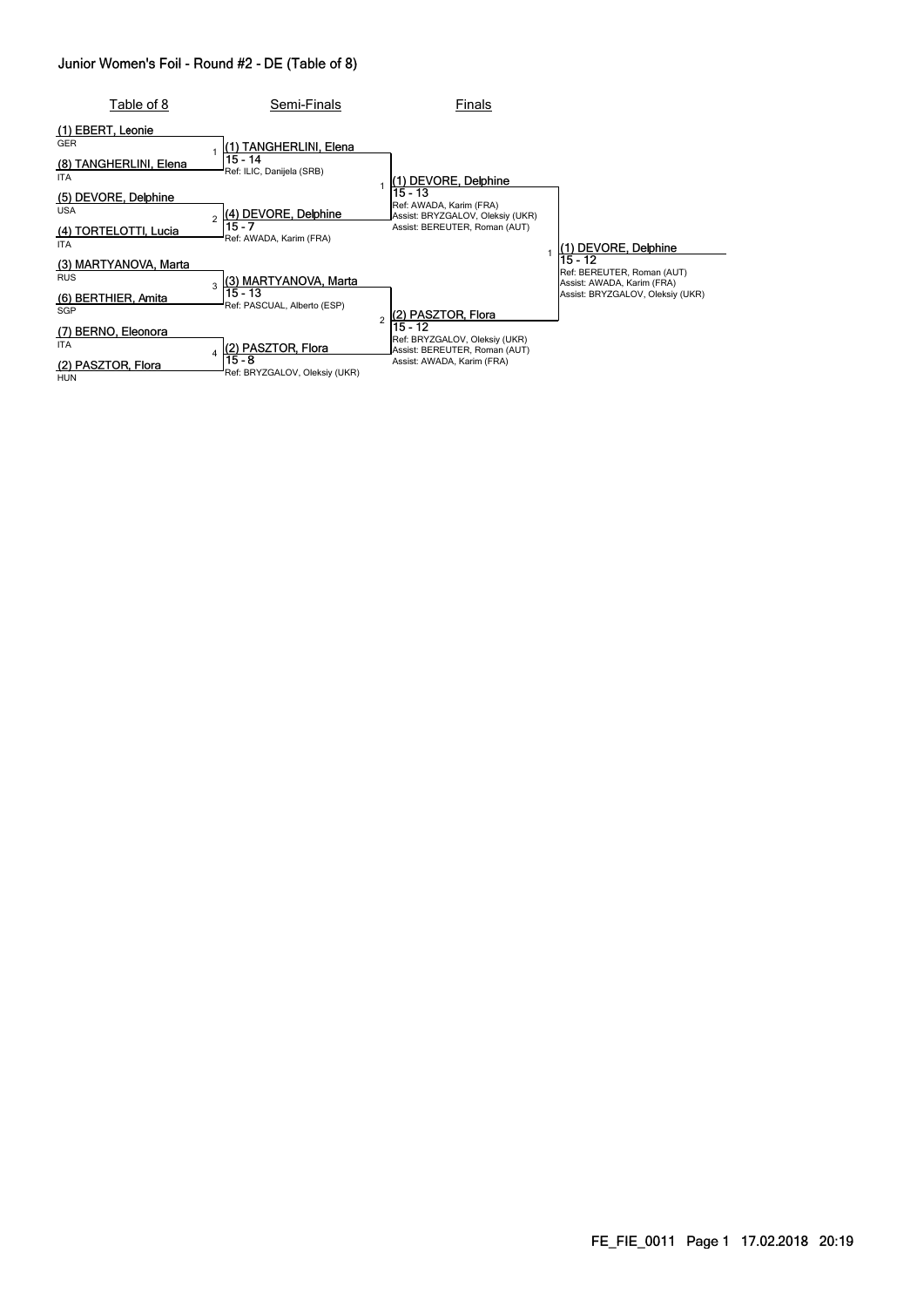

**Final Ranking** 

Tournament:<br>Date: **FIE Document:** 

Fredi Grasnek JWC Women Foil 2018 Samstag, 17. Februar 2018 - 09:00<br>FE\_FIE\_0012



| Place                  | Name                        | Country                        | <b>Birthdate</b> |
|------------------------|-----------------------------|--------------------------------|------------------|
| 1                      | <b>DEVORE, Delphine</b>     | <b>USA</b>                     | 04.04.2001       |
| $\overline{2}$         | PASZTOR, Flora              | <b>HUN</b>                     | 30.06.1998       |
| $\overline{3}$         | MARTYANOVA, Marta           | <b>RUS</b>                     | 01.12.1998       |
| $\overline{3T}$        | <b>TANGHERLINI, Elena</b>   | <b>ITA</b>                     | 25.01.1998       |
| $\overline{5}$         | <b>EBERT, Leonie</b>        | <b>GER</b>                     | 04.10.1999       |
| $\overline{6}$         | <b>BERTHIER, Amita</b>      | <b>SGP</b>                     | 15.12.2000       |
| 7                      | <b>TORTELOTTI, Lucia</b>    | <b>ITA</b>                     | 12.11.2002       |
| $\overline{8}$         | BERNO, Eleonora             | <b>ITA</b>                     | 25.09.2001       |
| $\overline{9}$         | ROSSINI, Serena             | <b>ITA</b>                     | 18.04.1999       |
| 10                     | CAULFIELD, Jane             | CAN                            | 16.04.2001       |
| $\overline{11}$        | <b>WERNER, Sophia</b>       | <b>GER</b>                     | 14.06.1999       |
| $\overline{12}$        | FILBY, Sarah                | CAN                            | 09.12.1998       |
| $\overline{13}$        | ZHOU, Emme                  | <b>USA</b>                     | 17.10.2000       |
| $\overline{14}$        | SUNDUCHKOVA, Alexandra      | <b>RUS</b>                     | 02.08.2000       |
| 15                     | PARTRIDGE, Morgan           | <b>USA</b>                     | 10.03.1998       |
| 16                     | UDOVICHENKO, Anna           | <b>RUS</b>                     | 12.07.2000       |
| $\overline{17}$        | RICCI, Marta                | <b>ITA</b>                     | 24.05.2000       |
| $\overline{18}$        | <b>YUSOVA, Victoria</b>     | <b>RUS</b>                     | 08.09.1998       |
| $\overline{19}$        | TIEU, May                   | <b>USA</b>                     | 18.05.2001       |
| 20                     | THEPAUT, Venissia           | <b>FRA</b>                     | 02.07.2002       |
| $\overline{21}$        | <b>MARINELLI, Ever</b>      | <b>USA</b>                     | 18.11.2001       |
| 22                     | <b>BRUGGER, Lilli Maria</b> | <b>AUT</b>                     | 13.05.2000       |
| 23                     | PROESTAKIS, Katina          | CHI                            | 14.06.2002       |
| $\overline{24}$        | DHUIQUE-HEIN, Aliya         | <b>GER</b>                     | 08.07.2001       |
| 25                     | CASTRO, Ariadna             | <b>ESP</b>                     | 07.04.2001       |
| 26                     | LEE, Morgan                 | <b>USA</b>                     | 19.03.2001       |
| $\overline{27}$        | <b>DESCHNER, Stefani</b>    | <b>USA</b>                     | 28.06.1999       |
| $\overline{28T}$       | <b>BUDENKO, Oleksandra</b>  | <b>UKR</b>                     | 02.11.2000       |
|                        |                             |                                |                  |
| $\overline{28T}$<br>30 | <b>UMETSU, Haruka</b>       | <b>JPN</b><br>$\overline{RUS}$ | 26.02.1998       |
|                        | RASSOLOVA, Valeriya         | CAN                            | 20.06.2002       |
| $\overline{31}$        | CAO, Ying                   |                                | 11.05.2001       |
| $\overline{32}$        | CATARZI, Constance          | <b>FRA</b>                     | 22.12.1998       |
| 33                     | STEPHAN, Mona               | <b>GER</b>                     | 08.02.1999       |
| $\overline{34}$        | TSIBIROVA, Kamilla          | <b>RUS</b>                     | 06.04.1998       |
| 35                     | KIRSCH, Anne                | <b>GER</b>                     | 25.12.1999       |
| 36                     | <b>ERHARDT, Maike</b>       | <b>GER</b>                     | 26.05.2000       |
| $\overline{37}$        | <b>RECHER, Alice</b>        | <b>FRA</b>                     | 06.04.1999       |
| 38                     | LUONG, Paige                | <b>USA</b>                     | 06.06.2001       |
| 39                     | <b>BUDENKO, Kateryna</b>    | <b>UKR</b>                     | 04.02.2002       |
| 40                     | CHIBA, Akane                | <b>JPN</b>                     | 20.08.1998       |
| 41                     | POLOZIUK, Alina             | <b>UKR</b>                     | 05.05.2002       |
| $\overline{42}$        | JEGLINSKA, Aleksandra       | POL                            | 27.12.1999       |
| 43                     | PAPPONE, Arianna            | <b>ITA</b>                     | 12.04.1999       |
| 44                     | FAVARETTO, Martina          | ITA                            | 15.11.2001       |
| 45                     | UDVARDI, Jazmin             | <b>SVK</b>                     | 12.08.2001       |
| 46                     | JORGENSEN, Laeticia         | <b>DEN</b>                     | 02.11.1999       |
| $\overline{47}$        | TSAI, Xiao-Qing             | <b>TPE</b>                     | 08.11.1999       |
| 48                     | PATRU, Morgane              | <b>FRA</b>                     | 07.02.1998       |
| 49                     | MIZOGUCHI, Reina            | <b>JPN</b>                     | 27.07.1998       |
| 50                     | KANO, Arisa                 | <b>JPN</b>                     | 02.06.2000       |
| $\overline{51}$        | KORLAT, Nikoletta           | <b>UKR</b>                     | 08.02.2002       |
| $\overline{52}$        | POSGAY, Zsofia              | <b>GER</b>                     | 11.12.1998       |
| 53                     | MATYSIAK, Katarzyna         | POL                            | 24.11.1998       |
| $\overline{54}$        | PACELLI, Maria Teresa       | <b>ITA</b>                     | 19.06.1998       |
| 55                     | <b>SCRUGGS, Lauren</b>      | <b>USA</b>                     | 27.01.2003       |
| 56                     | MEMOLI, Claudia             | <b>ITA</b>                     | 26.09.2001       |
| 57                     | MORI, Chihiro               | <b>JPN</b>                     | 06.01.1998       |
| 58                     | KARPACHEVA, Anastasiya      | RUS                            | 10.03.1999       |
| 59                     | TARANENKO, Anna             | <b>UKR</b>                     | 27.12.2000       |
| 60                     | PUGLIA, Serena              | <b>ITA</b>                     | 29.04.1999       |
| 61                     | MIRONIUK, Dariia            | <b>UKR</b>                     | 10.07.2001       |
| 62                     | LAWSKA, Magdalena           | POL                            | 01.10.2001       |
| 63                     | PRYTKOVA, Arina             | <b>RUS</b>                     | 15.09.2001       |
| 64                     | LIU, Cynthia                | CAN                            | 15.07.2000       |
| 65                     | FOURNIGUET, Josephine       | <b>FRA</b>                     | 23.03.2001       |
| 66                     | MECH, Marta                 | POL                            | 18.11.1999       |
| 67                     | <b>INOSTROZA, Arantza</b>   | CHI                            | 07.04.2000       |
| 68                     | <b>UELTGESFORTH, Pia</b>    | <b>GER</b>                     | 26.04.1999       |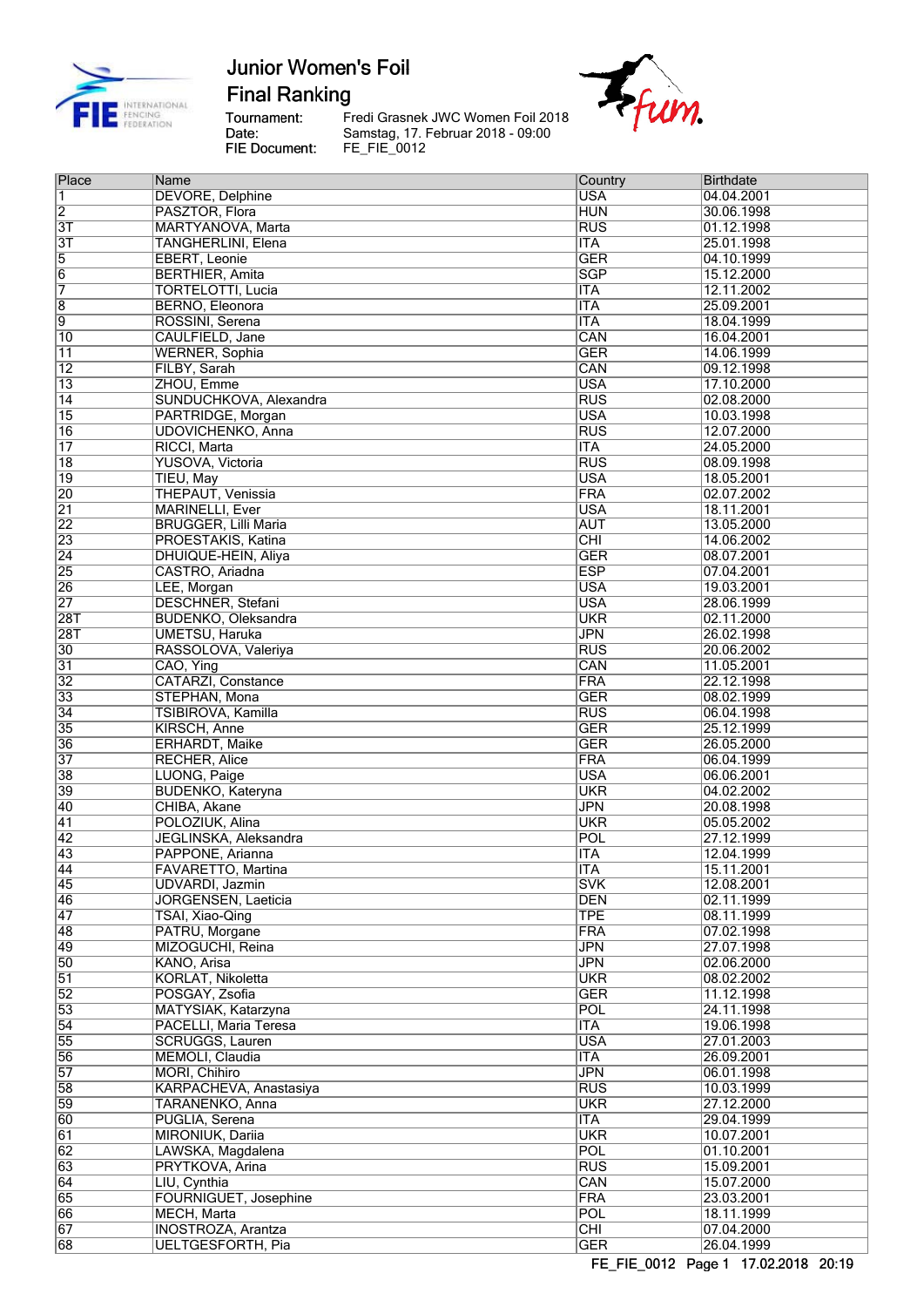|                  |                                |                  | .          |
|------------------|--------------------------------|------------------|------------|
| Place            | Name                           | Country          | Birthdate  |
| 69               | WISOKY, Weronika               | POL              | 03.07.2000 |
|                  |                                |                  |            |
| 70               | <b>NEHAISI, Hilit</b>          | <b>ISR</b>       | 28.09.1998 |
| 71               | SZABELSKA, Oliwia              | POL              | 04.04.2000 |
| $\overline{72}$  | LIDZBARSKA, Julia              | POL              | 13.03.1999 |
| 73               | <b>MINARIK, Natalie</b>        | <b>USA</b>       | 06.04.2000 |
| $\overline{74}$  | SEMENOVA, Anastasia            | RUS              | 14.06.1999 |
|                  |                                |                  |            |
| $\overline{75}$  | NEWTON-HUGHES, Phoebe          | <b>GBR</b>       | 24.03.2001 |
| 76               | ALONSO, Laura                  | <b>ESP</b>       | 17.07.2000 |
| $\overline{77}$  | <b>BALESTRIERI, Arianna</b>    | <b>GBR</b>       | 15.04.2000 |
| 78T              | CANDIANI, Vittoria             | <b>ITA</b>       | 17.03.1999 |
|                  |                                |                  |            |
| 78T              | MACKO, Michaela                | <b>CZE</b>       | 23.12.2000 |
| 78T              | <b>VOELKER, Johanna</b>        | <b>GER</b>       | 13.04.1999 |
| $\overline{81}$  | SADII, Anatasiia               | <b>UKR</b>       | 22.08.2001 |
| $\overline{82}$  | <b>SCHNEEGANS, Anne Sophie</b> | <b>GER</b>       | 17.05.2000 |
|                  |                                |                  |            |
| 83               | <b>CAMPBELL, Alice</b>         | <b>GBR</b>       | 07.08.2000 |
| $\overline{84}$  | MAGERAS, Finnula               | <b>IRL</b>       | 09.02.1998 |
| 85               | ROM, Florentine                | <b>AUT</b>       | 21.03.2000 |
| 86T              | STAMOS, Maria                  | <b>USA</b>       | 07.03.2002 |
|                  |                                | CZE              |            |
| 86T              | NEMCOVA, Stepanka              |                  | 21.09.2000 |
| 88               | LACHERAY, Eva                  | FRA              | 11.03.2000 |
| 89               | <b>KRALIKOVA, Veronika</b>     | <b>SVK</b>       | 07.11.2001 |
| 90T              | <b>KONDRICZ, Kata</b>          | <b>HUN</b>       | 16.07.1998 |
| 90T              | MANZOLI, Martina               | <b>ITA</b>       | 14.05.2000 |
|                  |                                |                  |            |
| 92T              | DU, Katie                      | CAN              | 27.08.1999 |
| 92T              | <b>SCHMITZ, Karoline</b>       | <b>GER</b>       | 22.07.2000 |
| 94               | <b>AVELLEIRA, Hillary</b>      | <b>VEN</b>       | 31.08.2001 |
| 95               | MARTINEZ LOPEZ, Andrea         | <b>ESP</b>       | 26.07.1998 |
|                  |                                |                  |            |
| 96               | <b>GRANVILLE, Bronwen</b>      | <b>GBR</b>       | 28.08.2001 |
| $\overline{97}$  | <b>BRETEAU, Andrea</b>         | <b>ESP</b>       | 17.03.1998 |
| 98               | TOMCZAK, Renata                | POL              | 29.05.1999 |
| 99               | LEE, Anna                      | IRL              | 06.09.1998 |
|                  |                                |                  |            |
| 100              | SEDLAKOVA, Isabela             | <b>CZE</b>       | 25.07.2003 |
| 101              | WIECZOREK, Aleksandra          | POL              | 31.08.2002 |
| 102              | <b>MARGETICH, Iris</b>         | <b>AUT</b>       | 21.08.1999 |
| 103              | MONTECINOS, Lisa               | $\overline{CHI}$ | 30.06.2002 |
|                  |                                |                  |            |
| 104              | MURAWSKA, Karolina             | POL              | 31.03.2001 |
| 105              | <b>SWENNEN, Annemaine</b>      | <b>BEL</b>       | 28.06.2000 |
| 106              | LIN, Annie                     | CAN              | 27.09.2002 |
| 107              | HANZL, Lilla Zsofia            | <b>HUN</b>       | 11.06.2000 |
| 108              | <b>CANTUCCI</b> , Gaia         | <b>SVK</b>       | 18.04.2001 |
|                  |                                |                  |            |
| 109              | PODSTATZKY, Oktavia            | <b>AUT</b>       | 07.03.2001 |
| 110              | <b>KRYVONOS, Mariya</b>        | <b>UKR</b>       | 17.05.2001 |
| 111              | CHERNENKO, Dayana              | <b>ISR</b>       | 22.08.2000 |
| 112              | TAKADA, Maho                   | <b>JPN</b>       | 22.12.1998 |
|                  |                                |                  |            |
| 113              | KOLODZIEJCZYK, Malwina         | POL              | 08.11.2003 |
| 114              | KUDLACEK, Beatrice             | <b>AUT</b>       | 03.03.1999 |
| 115              | TOPORSKA, Joanna               | POL              | 29.03.1999 |
| 116              | TAM, Rachel                    | CAN              | 30.01.2001 |
| 117              | MATRASZEK, Veronika Viktorie   | <b>CZE</b>       | 01.04.1998 |
|                  |                                |                  |            |
| $\overline{118}$ | KIRSTEN, Ines                  | <b>AUT</b>       | 10.09.1999 |
| $\overline{119}$ | <b>BRUNETS, Sophie Irene</b>   | <b>GER</b>       | 20.05.2001 |
| 120              | BARAN, Aydan                   | <b>TUR</b>       | 21.11.2000 |
| 121T             | <b>BARTALOVA, Vivien</b>       | <b>SVK</b>       | 03.07.2001 |
|                  |                                |                  |            |
| 121T             | <b>VLEUGELS, Ezra</b>          | <b>BEL</b>       | 04.02.1998 |
| 123              | POBLETE, Constanza             | CHI              | 26.08.1998 |
| 124              | HOME, Amy                      | <b>GBR</b>       | 02.08.2001 |
| 125              | <b>WILLIAMSON, Lucy-Belle</b>  | <b>GBR</b>       | 15.01.2004 |
|                  |                                |                  |            |
| 126              | VICENTE, Natalia               | <b>ESP</b>       | 10.05.2001 |
| $\overline{127}$ | ORTLER, Vanessa                | <b>AUT</b>       | 28.02.1999 |
| 128              | <b>KOTLER, Noa Cydney</b>      | <b>ISR</b>       | 03.05.2000 |
| 129              | DON, Laura                     | <b>BEL</b>       | 29.10.1998 |
|                  |                                |                  |            |
| 130              | RUBILAR, Javiera               | CHI              | 02.03.2000 |
| 131              | OSWALD, Julia                  | <b>AUT</b>       | 30.03.1999 |
| 132              | MOSER, Magdalena               | <b>AUT</b>       | 15.07.2002 |
| 133              | SOMMER, Johanna                | <b>AUT</b>       | 12.06.2001 |
|                  |                                |                  |            |